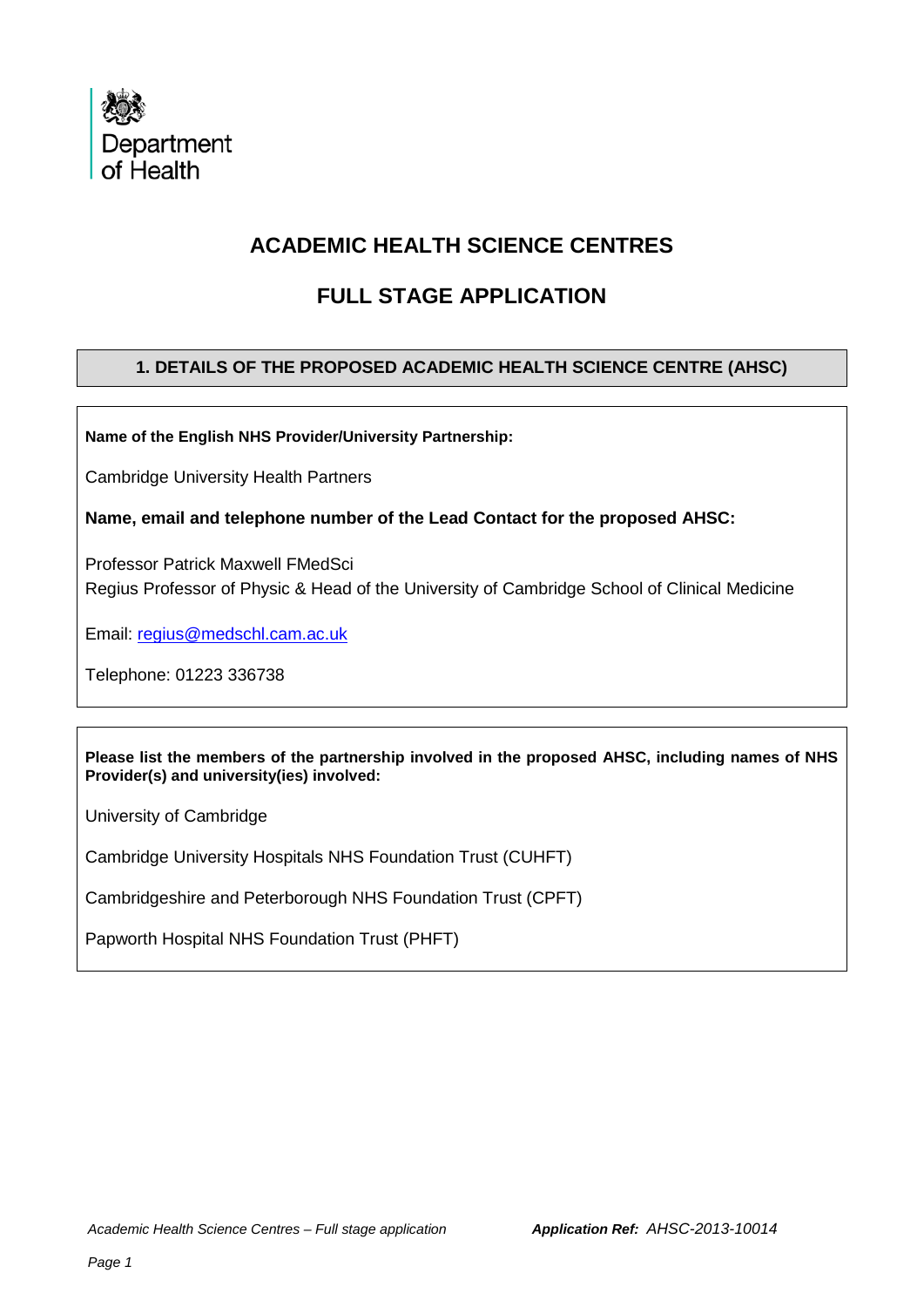### **2. ABSTRACT (250 words)**

Cambridge University Health Partners (CUHP) unites a world-leading University and three high-performing NHS foundation trusts centred on the Cambridge Biomedical Campus. This partnership has contributed to the Cambridge School of Clinical Medicine being ranked in the top handful worldwide, excellent clinical outcomes and high reputation of our hospitals. The four organisations have complementary interests and the Campus provides unrivalled opportunities for capital and intellectual investments from the public and private sectors. CUHP will catalyse Europe's largest and most sophisticated biomedical community, in an English region that has the highest concentration of life-science industries outside the USA. Our aim is local integration of these unique assets to achieve global impact.

Our specific goals include (1) delivering the best possible care to our patients through continuous quality improvement (2) providing outstanding education and training for the healthcare and research workers of the future (3) making scientific discoveries that have the potential to transform human health (4) increasing the likelihood that scientific discoveries will be translated into practice. We strongly believe that progress towards each of these aims will be mutually reinforcing.

Our objectives include (1) progressive strategic alignment and integration of our four organisations (2) playing a leading role in improving health, wealth and wellbeing though effective partnership in external networks with industry and the broad health economy. We set out our plans in terms of achievements to be delivered in the short, medium and five year term that, collectively, will underpin the fulfillment of our longer-term vision

### **3. STRATEGY (4 pages)**

**Vision**. Cambridge University Health Partners will be a world-leading academic clinical partnership centred on the Cambridge Biomedical Campus. It will be a global leader in improving patient care, and will deliver outstanding patient outcomes and progressively better population health. This will be achieved through innovation, the integration of service delivery, scientific research and clinical education and open partnerships with industry and other stakeholders. Not only will we provide outstanding care to our local and regional population; we will also have a global impact on human health.

**Purpose.** The purpose of our AHSC is to generate, transmit and apply knowledge for improvement in health and health care. Within CUHP, each strand of our tripartite mission (patient care, research, education) will strengthen the other to create capability and build capacity towards this purpose. Externally, CUHP will serve as a catalyst to lower the activation energy for productive interactions between industry, the NHS and academia unlocking the potential for delivering creative solutions more rapidly and effectively.

**Goals.** Our strategic goals include knowledge generation; building research capacity; fostering innovation in service delivery; embedding translational and applied research in service; promoting a service culture of systematic enquiry and openness to innovation; engagement of our people in mechanisms for developing, diffusing and applying evidence for improvement; alignment of service between partners and with the academic mission; knowledge transmission - providing a shared setting for the education, training and development of healthcare professionals and the wider healthcare workforce that is characterised by systematic enquiry and a commitment to the use of evidence in practice; contributing to a knowledge-based economy and the economic and social development for the benefit of the Cambridge sub-region, the East of England and the UK as a whole; engaging with and developing the attributes that make the Cambridge subregion notable as a system for innovation and building on it to drive more effective translation of scientific discovery to improved health and wealth creation.

**CUHP will capitalise on the world-class research capability** in Cambridge to progressively improve care of our patients, to train outstanding researchers and healthcare professionals, and to drive discoveries that will transform the future of healthcare and create wealth. Our research capability is reflected in metrics which consistently rank the University of Cambridge amongst the top five biomedical research organisations worldwide, and by the scale of research spending and investment across CUHP, and is enhanced by our partnerships with key external organisations. In the UK's last Research Assessment Exercise (2008), Cambridge had the highest GPA (3.11) of all UK medical schools across biomedical and clinical research, and was ranked highest in the following individual Units of Assessment (UoA); Laboratory Based Clinical Subjects, Epidemiology and Public Health and Psychiatry and Neurosciences. The University anticipates that

*Academic Health Science Centres – Full stage application Application Ref: AHSC-2013-10014*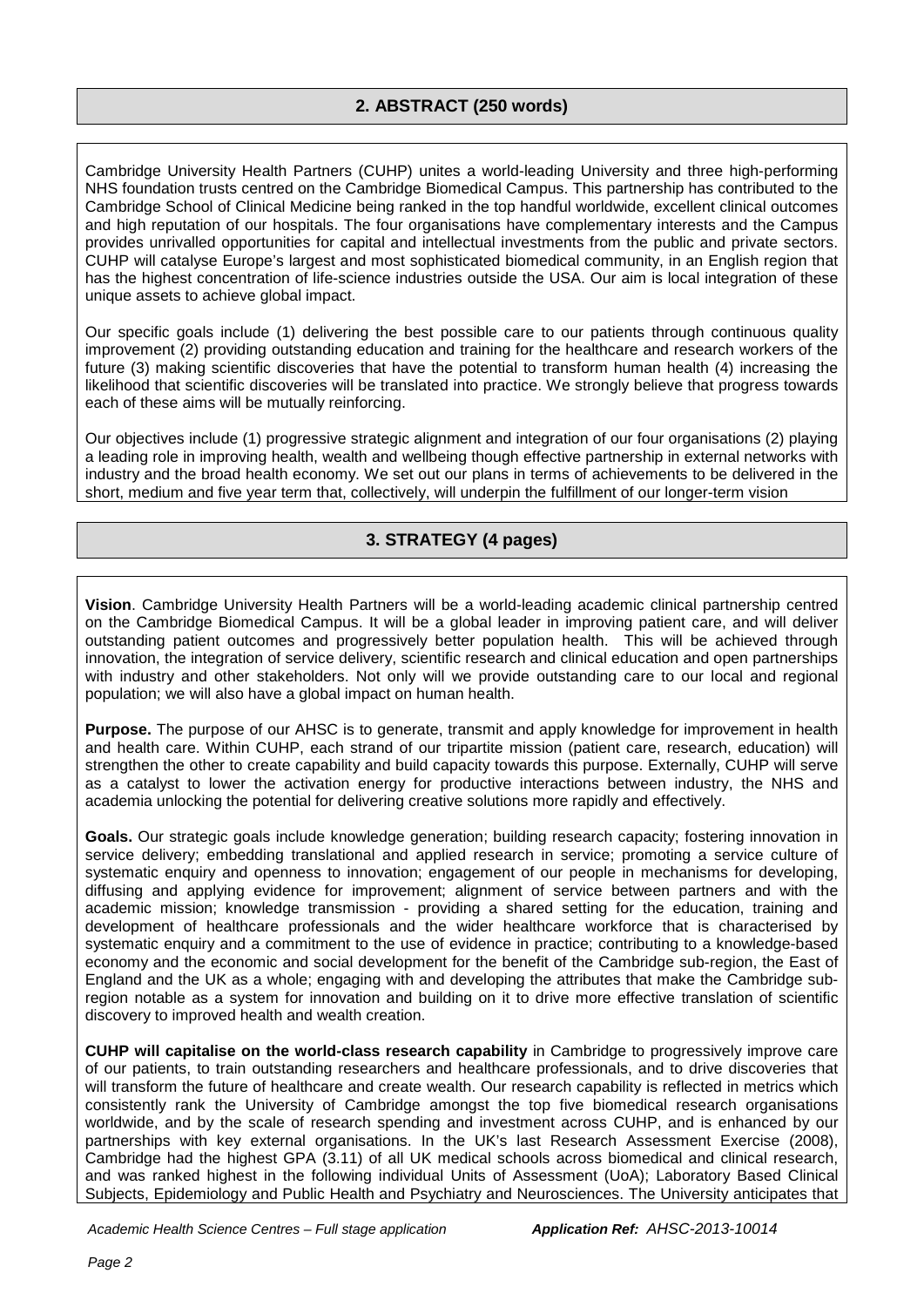it will return ~500 Category A FTE's in the 2014 Research Excellence Framework across UoA 1 (Clinical Medicine), UoA 2 (Public Health, Health Services and Primary Care), UoA 4 (Psychology, Psychiatry and Neuroscience) and UoA 5 (Biological Sciences). Biomedical scientists at the University of Cambridge have achieved extensive recognition for the importance of their discoveries. Amongst current employees who will be returned in REF2014, the University includes 60 Fellows of the Royal Society across biomedical disciplines, and 80 Fellows of the Academy of Medical Sciences. Within the last five years major international awards to Cambridge academics include the 2012 Lasker Clinical Medical Research Award to Sir Roy Calne for his pioneering work on liver transplantation, the 2008 Lasker Basic Medical Research Award to Sir David Baulcombe for gene silencing small RNAs, and Nobel Prizes for Medicine or Physiology to Bob Edwards (2010) for in vitro fertilisation and Sir John Gurdon (2012) for work on nuclear transfer underpinning stem cell programming. Over recent years, CUHP partners have invested strategically to create additional areas of critical mass further extending our capabilities. These include health services research, cardiovascular biology and global health. In health services research we have set up the Cambridge Centre for Health Services Research, which has rapidly achieved international recognition and was ranked second worldwide in the 2012 Global GoTo think tank report. Our strategic approach to cardiovascular research has also been successful, exemplified by Cambridge recently being awarded one of only six BHF Centres of Excellence in Cardiovascular Research across the UK, and one of only three BHF Centres for Regenerative Medicine (the latter in a joint bid with Oxford). In global health we have also achieved rapid external recognition, with Cambridge being awarded one of only five Centres for Global Health Research by the Wellcome Trust.

**World-class biomedical research facilities** are provided through the Departments of the University, and also through several cross-departmental institutes, which are largely funded through major external awards. These include (1) the Cancer Research UK Cambridge Institute (2) the Cambridge Institute for Medical Research (3) the Wellcome Trust / Juvenile Diabetes Research Foundation Diabetes and Inflammation Laboratory (4) the Wellcome Trust / MRC Institute of Metabolic Science (4) the Cambridge Institute of Public Health (5) the Wellcome Trust / MRC Stem Cell Institute (6) The Wellcome Trust / Cancer Research UK Gurdon Institute (7) The MRC / Wellcome Trust Behavioural and Clinical Neuroscience Institute. The strength in biomedical research also benefits from extensive interactions with other world-leading organisations located in Cambridge or nearby, many of which are Campus Associates of CUHP. These include the MRC Laboratory for Molecular Biology, the European Bioinformatics Institute and Wellcome Trust Sanger Institute.

**CUHP will build on its track record of achievement** as an Academic Health Science Centre since its designation in 2009. It has proved to be highly effective in driving strategic alignment across our four organisations and enabling key achievements across the tripartite mission of clinical care, research and education. Notable achievements include:

- leading the development of the Eastern Academic Health Science Network as a system wide integrator across the East of England for improving clinical care and wealth creation
- sponsorship of the University Technical College at Cambridge to provide science training for 14-19 year olds
- renewal of the Cambridge NIHR Biomedical Research Centre with a 40% funding uplift to £110m over the period 2012-2017
- attracting AstraZeneca to move its worldwide headquarters and a major research site to the Cambridge Biomedical Campus.

Following the development of the EAHSN we have refreshed our strategy within CUHP to focus on developing specific platforms for effective collaboration and integration between our four high-performing organisations. We have collectively determined that CUHP will deliver on those goals which go beyond the capability or capacity of any single organisation amongst the four partners; ie CUHP's focus will be on areas where joint working is essential. In addition, the four partners have agreed that wherever possible they will align their strategies and decisions to help deliver CUHP's collective vision. Our approach over the next five years can be summarised as **"local integration for global impact".** Over the first five years we have developed a coherent approach, which has identified the aspects requiring leadership from CUHP across clinical service innovation, education and training, and research governance and facilitation. This has achieved a great deal and will be developed further. We will build on our experience as to how CUHP can act most effectively across our partnership and work most productively with other components including the EAHSN in quality improvement and service innovation, and Health Education East of England in multiprofessional training. Our strategic refresh has identified three key areas that CUHP will drive forwards (i) developing the CBC to achieve its extraordinary potential for each aspect of the tripartite mission and for wealth creation (ii) increasing our philanthropic funding dramatically to enable the investment required to realise our ambitious plans (iii) transforming our capability in informatics which we see as critical if we are to excel across patient care, research, and education and integrate across these strands in the future.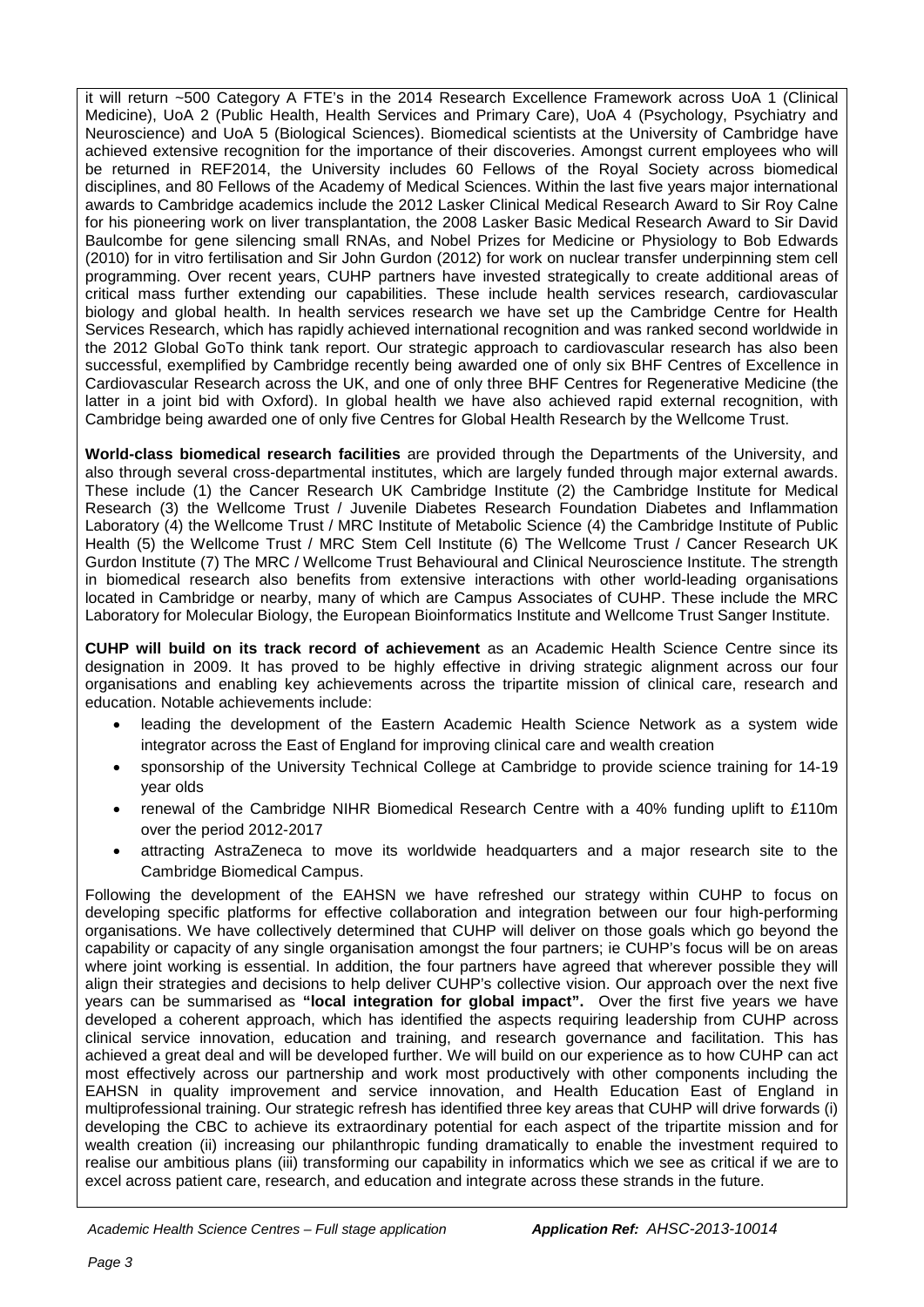#### **Selected objectives of the AHSC;**

In 1-2 years we will have developed a new masterplan to develop the campus over the next 20 years as an integrated hub for healthcare, research, education and wealth creation. We will have made major progress towards full electronic patient records, increased our capability to interface complex datasets and developed an e-learning platform.

In 2-3 years we will have developed detailed plans and embarked on new fundraising campaigns probably including a "Brain Village" which will span Neurosciences and Mental Health, a state-of-the-art comprehensive clinical cancer centre, and a new hub catalysing our strengths across public health and population science.

In 4-5 years AstraZeneca and Papworth Hospital will be fully integrated into the Cambridge Biomedical Campus (CBC). There will have been a step change in research collaborations with industry, and the Campus will be a thriving hub for biomedical innovation with a well-developed enterprise culture. The individual organisations will be porous, with extensive sharing of data, ideas and educational resources. Through effective partnership, CUHP will have played a major role in reshaping the local, regional and national health economy so that it is fully fit for purpose and is sustainable for the future.

#### **Summary of our six specific themes**

**1. Campus development.** The colocation of the hospital, the University's new School of Clinical Medicine and the MRC's Laboratory for Molecular Biology to a greenfield site in the 1970's enabled the very rapid development of Cambridge University's new School of Clinical Medicine to a world leading medical school, ranked no.1 in the UK in the Academic Ranking of Worldwide Universities in Clinical Medicine. Over a decade ago, CUH, the University and MRC committed to a strategy of expansion and development of the shared site as the 'Cambridge Biomedical Campus' (CBC), envisaged as a location of international stature for clinical care, research and education. This strategy led to release of land from the green belt and doubling of the campus area to 140 acres. The theme will work extensively with other organisations based on the campus and nearby, including the MRC Institutes and LMB, Cambridge Medipark Ltd, UoC Departments of Chemistry, Physics, Engineering, Maths & Computer Sciences, the Babraham Institute, the Wellcome Trust Sanger Institute, and the European Bioinformatics Institute to deliver the following workstreams. (1) Development of a new masterplan including the '2040' green belt land and a strategy for making the campus as productive, interactive and collaborative as possible. (2) Increasing connectivity to ensure that the campus provides the most effective hub possible for the extraordinary range of other organisations with complementary capabilities, including independent research institutes, biotech companies, and pharmaceutical companies. (3) Coordination and delivery of major construction projects (new Papworth, Heart and Lung Research Institute, Stem Cell Institute, enlarged Clinical Research Facility, Translational Medicine Hub, Forum).

**2. Philanthropy.** It is clear that our ambitious plans will require major investment in an environment where public finances are under extraordinary pressure. Effective philanthropic fundraising is therefore central to our success. At present, partners in CUHP have their own fundraising operations and investment plans, and we have sought support separately for research and clinical facilities. Our aim is to at least double our income from this source. We envisage that the theme will also stimulate and develop vigorous "bottom-up" engagement to create innovative solutions that will transform clinical care and our research capability. These will need to be progressively refined, developed into joint investment plans, and then prioritised. Workstreams within this theme will include (1) developing the most persuasive cases for support and determining our spending priorities across the entire research/patient care spectrum (2) optimizing our charitable structures (3) highly-effective fundraising.

**3. Medical informatics.** We have substantial strengths in informatics in Cambridge and closely associated organisations, especially in computer science, software engineering, public health, epidemiology, biostatistics and genomics. This means that we are well placed to seize the opportunity presented by computational approaches and modern data handling which will transform patient care, biomedical research, education and learning. It is also the case that the current use of electronic approaches to patient care in our hospitals is fragmented and outdated. A central feature of our current approach to patient care is the traditional case note folder. This is difficult to use effectively, easy to lose, and presents a major barrier to access for service improvement and research. Furthermore, the skills of much of our workforce, and the education and training programmes that we provide in bioinformatics are limited. The theme will address these challenges through three workstreams (1) implementing electronic health records (2) developing research informatics (3) training in medical informatics.

**4. Supporting translational research.** The alignment of CUHFT's research strategy with the University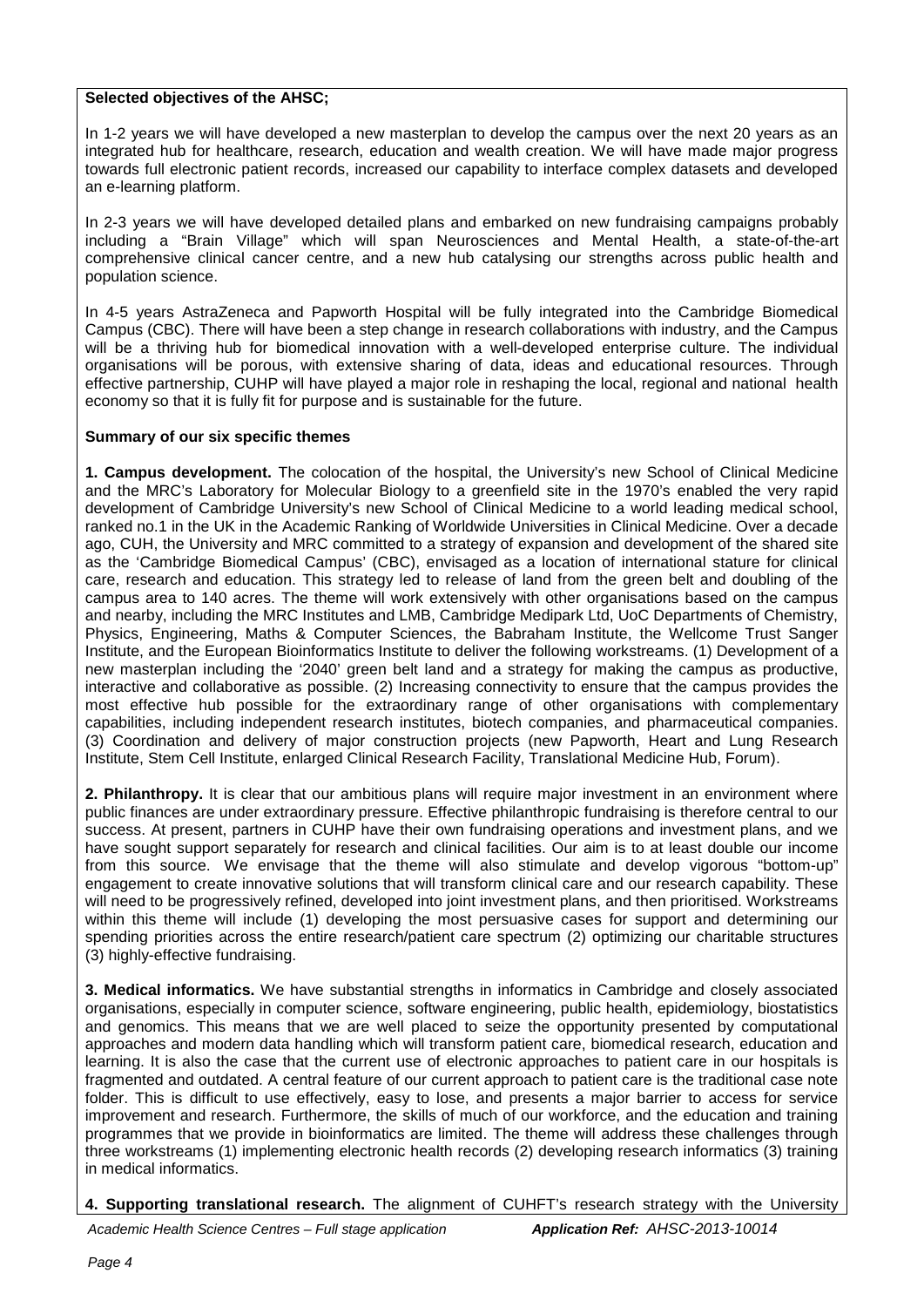enabled us to secure a £67m award to become one of only five National Institute for Health Research (NIHR) Comprehensive Biomedical Research Centres (BRC) in 2007. The success of the Cambridge BRC was recognised in 2012 with a very substantial uplift in funding to £110m for the period 2012-2017. Importantly, the BRC award supports research activity in the cardiovascular and mental health domains, thereby underpinning research with CPFT and PHFT and extending across the whole CUHP partnership. In 2012 we were also awarded a new Biomedical Research Unit focused on dementia, a field in which the partnership was identified as a national research leader. Over the next five year designation period we will undertake the following workstreams (1) streamlining and where appropriate integration of R&D governance processes across the organisations (2) maximising support for industry and other partnerships and for translational funding streams (3) optimising access to patient data for research (4) remodeling clinical pathways and services to support more effective R&D and improve patient experience and outcomes (5) building human capacity for translational research.

**5. Educating and training tomorrow's workforce.** Over the initial five year designation period CUHP has achieved substantial innovation in education, and has led the very successful Cambridge and Peterborough Health Innovation and Education Cluster. Specific achievements include creation of the CUHP surgical skills centre (a state-of-the art cadaveric training facility), sponsorship of the new University Technical College at Cambridge, and the creation of a CUHP endorsement framework for CPD courses. Over the next five years our workstreams will include (1) progressive implementation of technology-enhanced learning through an elearning platform, expanding clinical simulation, and supporting on-line learning including telepresence (2) establishing a healthcare management and leadership programme (3) formation of a Centre for Healthcare Education which will include revision of selected postgraduate medical training programmes in partnership with Health Education East of England (HEEoE) to move these to world-class standard including the possibility of bridging specialty boundaries.

**6. Service innovation and improvement**. Each of our three organisations have good clinical outcomes, and are committed to continuous improvement in the care we provide to patients. CUHP's analysis is that it will deliver the greatest benefits for society and for individual patients through a system-wide approach which is prepared to act boldly and completely re-engineer patient pathways. This is often challenging in a complex, fragmented system and clearly requires the input of many different parties. To address this, over the initial five year designation period CUHP led the development of a system-wide partnership across the East of England, the EAHSN. The innovative nodal architecture that we developed means that the network is not dominated by Cambridge or by a secondary/tertiary care perspective. Working in partnership with the EAHSN, CUHP will now be a lead contributor to system-wide approaches to improve outcomes in seven key areas based on health needs; cardiovascular disease, stroke, cancer, mental health, diabetes, chronic respiratory disorders and patient safety.

### **How success will be evaluated.**

CUHP is driven by academic strength, ambition to translate discoveries for patient benefit, desire to train and educate the best researchers and health professionals and a restless ambition to provide the best and most cost-effective care possible. We believe that successful operation of CUHP will be a major contributor to progressive improvement across the entire spectrum of academic endeavour (**metric:** increase in the quality and quantity of highly cited publications, research grant income, outcome of national REF exercise), patient care (**metric:** improved mortality and outcome indicators in our hospitals, patient and staff satisfaction, population health indicators for our catchment populations) and educational quality across different parts of the workforce, including undergraduate and postgraduate medical education (**metrics:** include national student survey, GMC survey). Success in each domain will be evidenced through improvements in metrics for our organisations compared to peer organisations, both in the UK and across the world. Our ambition is to be world leading in all domains. Other metrics relevant to our aim to drive translation include our success in winning translational funding awards, the number and scale of collaborative projects with industry, numbers of patents granted, licensing income and the number of successful spinouts. We acknowledge that these metrics will be influenced by many parameters besides inputs from CUHP, but are in no doubt that CUHP's continued success will be a key contributor to maintaining and increasing our very strong position in most areas of performance, and driving improvement in areas where we currently do less well. Specific areas where we aim to improve are the proportion of our funding that comes from translational schemes and industry partnerships, and the perception of our medical postgraduate training.

A second approach to evaluating success will be to monitor the awareness of CUHP, and degree of engagement, amongst staff in our partner organisations and external stakeholders. In our initial designation period the main engagement of CUHP was with the senior leadership of the four partner organisations, and CUHP has primarily been concerned with high-level strategy. Our partnership is characterised by strong engagement across the senior leadership of our four partners, but the majority of the staff within the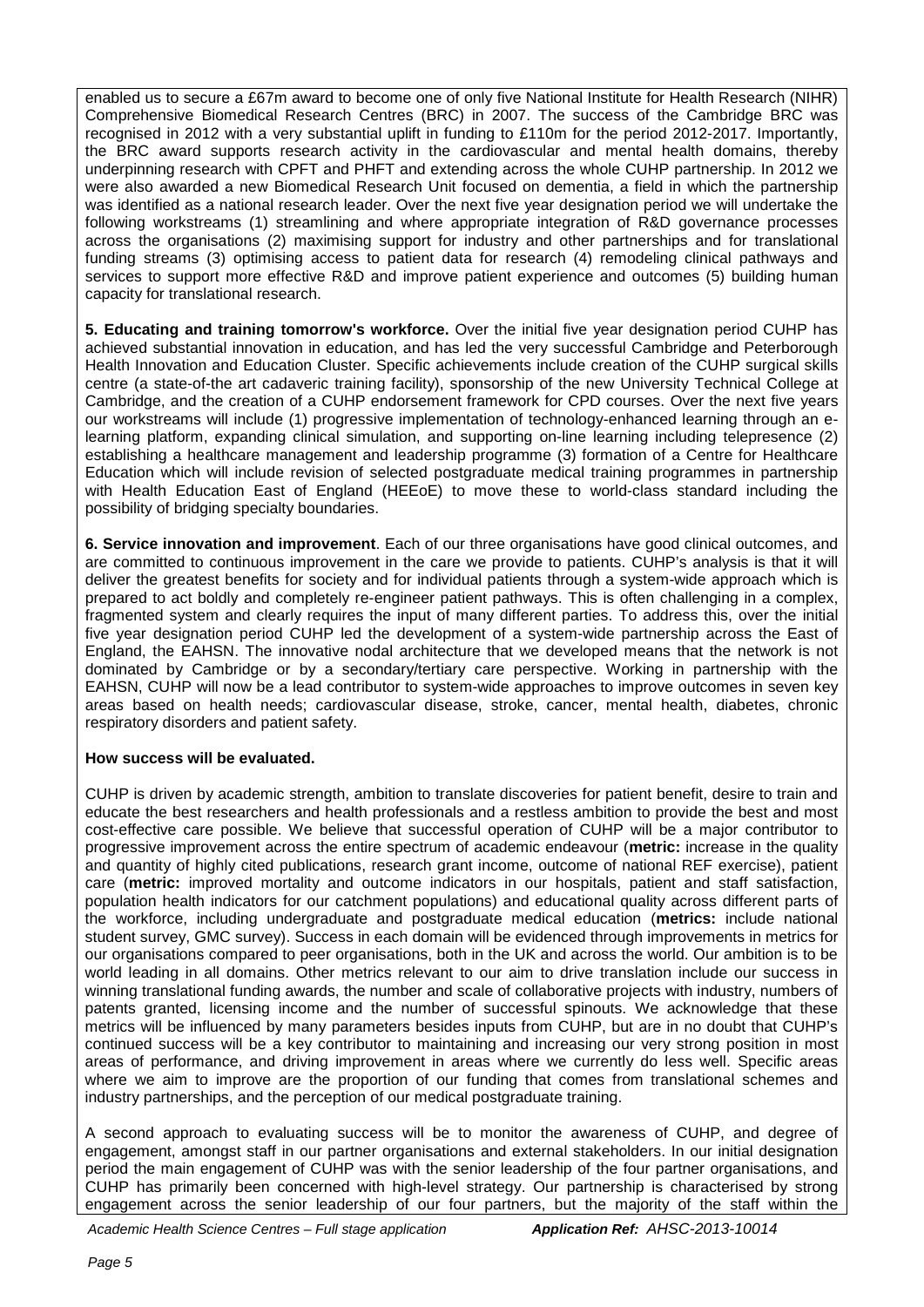organisations have little awareness of CUHP and what it does. Similarly, CUHP has limited visibility with external stakeholders. In the next five years we envisage that this will change dramatically in part through a concerted communications strategy, but mainly based on a track record of delivering important change. To evaluate this, we will undertake annual surveys to determine what a representative cross section of staff know of CUHP, and what it means to them. We will also systematically assess how key external stakeholders view us, and ask them to tell us what they consider we are contributing to the regional and national health economy.

## **4. GOVERNANCE AND LEADERSHIP (2 pages plus an Organogram)**

CUHP is a company limited by guarantee which was established in 2009. The Chairman and the Chief Executive Officers of the three NHS Trusts are *ex officio* directors of CUHP, as are the Vice-Chancellor of the University of Cambridge, the University Registrary and the Regius Professor of Physic. There are also three further directors, clinical academics linked with each of the NHS Trusts. The Board has an independent Chairman, currently Professor Sir Keith Peters FRS and an international advisor, Professor Louise, Gunning-Schepers (President of the Executive Board of the University of Amsterdam, and former President of the Amsterdam Medical Centre). The Executive Director (CEO) until September 2012 was Professor Sir JG Patrick Sissons, Regius Professor of Physic, and from September 2012 onwards is Professor Patrick Maxwell, Regius Professor of Physic, and Head of the School of Clinical Medicine. Programme management is led by the Chief Operating Officer, who is accountable to the Board and responsible to the Executive Director.

CUHP is led by the Executive Director, working through the Executive Group which comprises the Chief Executives and clinical academics drawn from the partners. They are supported by the COO, and a small core team, the costs of which are shared equally between the four partners. Partner engagement is embedded in the model of governance through the leadership for delivery of CUHP's workplan shared between the partners' CEOs and clinical leads, and accountability for delivery being monitored through the Executive Group, and reported monthly to the Board, both of which meet eleven times a year.

The constitution of CUHP reserves a range of matters to the members or the Board of Directors as a means of ensuring that its activities are directed towards its objects at all times and that members are not exposed to any unanticipated risks through participation.

The effectiveness of this governance arrangement is demonstrated by CUHP's delivery in its tripartite mission of service innovation, education of the healthcare workforce and research. The existence of the partnership has facilitated a cultural change between partners, focused on system-wide opportunity and benefits, which has enabled shared activity and initiatives across each of the partnership's work programmes. Importantly, CUHP has been able to harness 'bottom-up' creative thinking from the four partners by coupling this with 'topdown' assessment, prioritisation, resource allocation and buy in from the senior clinical and academic leadership.

Currently, CUHP has a director-level lead for each of the three elements of its tripartite mission.

- i) **Service innovation.** Dr Robert Winter, Director of the Academic Health Science System and COO of CUHP, is lead for Service Innovation. Over the initial designation period, CUHP focused on developing a system-wide vehicle bringing together more than 20 organisations serving a population of 4.5 million to form the Eastern Academic Health Science Network. CUHP will be 'nested' within the EAHSN; the EAHSN will provide the system-wide context and approaches playing a central role in how we develop new approaches across primary care, public health, social care and secondary/tertiary care. Dr Winter is now in transition to his new role as Managing Director of the EAHSN, and we are appointing a new COO.
- ii) **Education.** Education has been led by Dr Arun Gupta, Director of Education, CUHP. CUHP also managed the £2.46m Cambridgeshire and Peterborough Health Innovation and Education Cluster under contract from NHS East of England until  $31<sup>st</sup>$  March 2013. This supported the alignment of clinical and translational research with service delivery, supported innovation in treatment and systems analysis; the rapid uptake of innovation and research into practice. Two waves of projects focused on education and telehealth/telecare initiatives.
- iii) **Research.** Professor Peter Jones has led the research element of CUHP. This has been synergistic with other roles, as he has also been the lead for the successful CLAHRC across Cambridge and Peterborough, and in 2013 led the development of a successful bid for the new NIHR CLAHRC East of England which will work alongside the EAHSN, and will focus on enduring disability and disadvantage; dementia, frailty and end-of-life care; patient safety; health economics and patient and public involvement.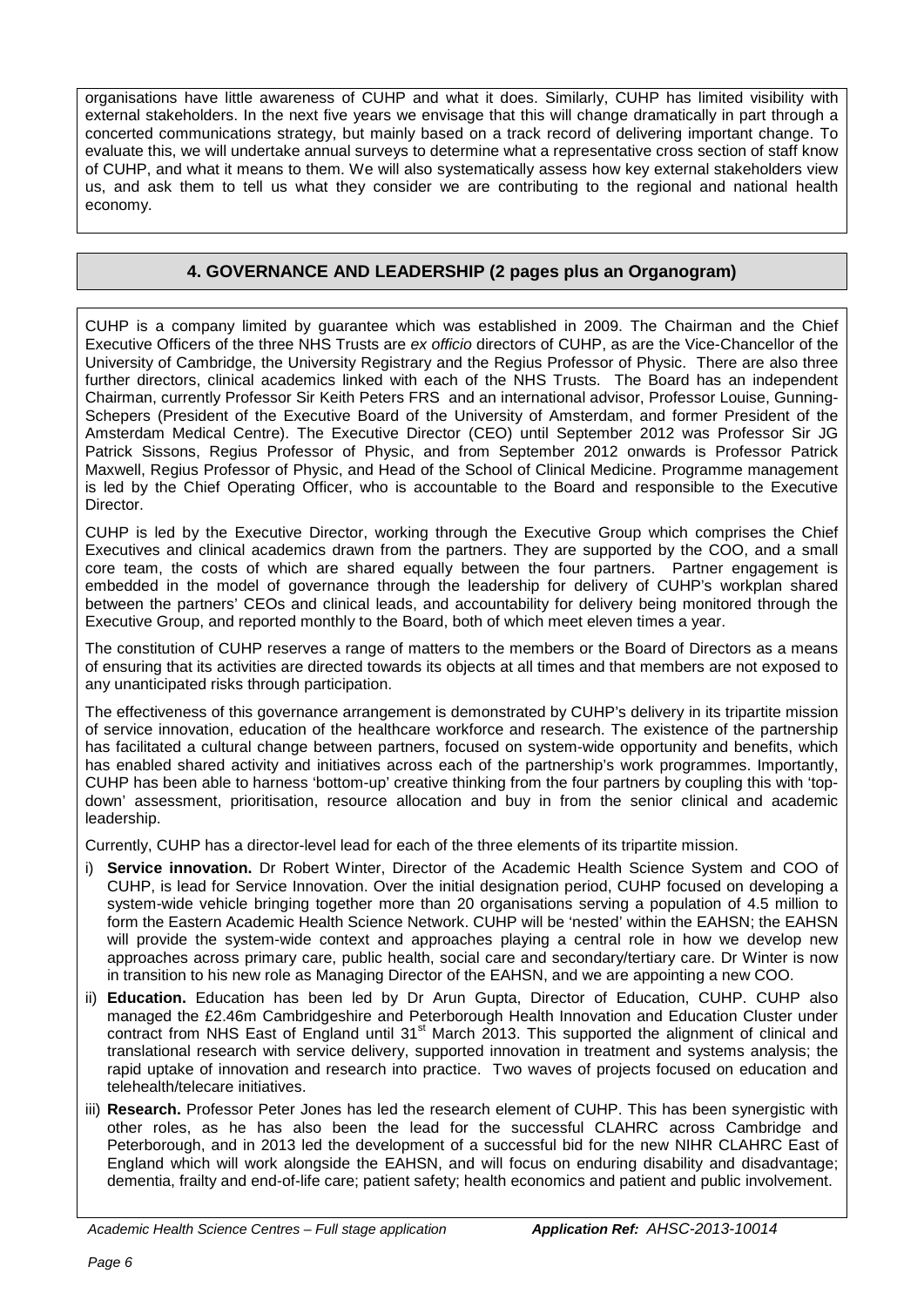In the future CUHP's mission will continue across healthcare, clinical education and research. The CUHP Board has defined additional areas of strategic importance to the partnership which will be the focus of three additional themes through 2013/14 and beyond:

- Developing the Cambridge Biomedical Campus
- Expanding philanthropy
- Developing medical informatics

CUHP will provide oversight for each theme and a flexible project management function.

To deliver its ambitions, CUHP will continue to work through effective external partnerships. Our strategy for the CBC will be delivered with local government, landowners and major research and industrial organisations and we have a formal partnership mechanism through our Campus associates. System wide service innovation is coordinated by the EAHSN with CUHP playing a leading role both in the Cambridge and Peterborough Node and across the EAHSN as a whole. Multi-professional education and training is coordinated closely with Health Education East of England.



### **5. THEMES/WORK PROGRAMMES (4 pages per theme)**

#### **See 6 attached documents.**

*Academic Health Science Centres – Full stage application Application Ref: AHSC-2013-10014*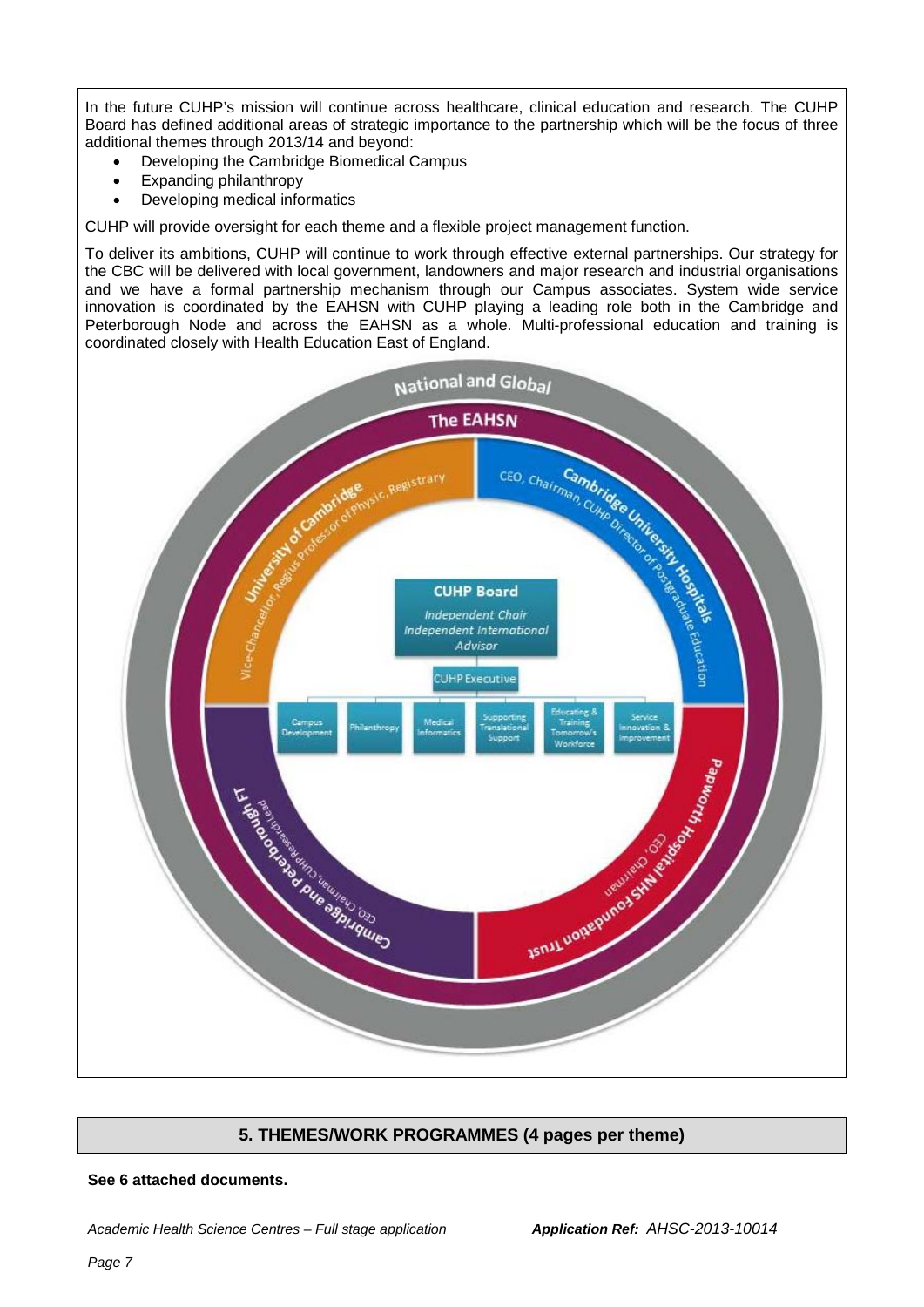### **6. INCLUSIVITY AND DIVERSITY (2 pages)**

#### **Realisation of the full potential of talent from across the whole workforce**

A central plank of CUHP's strategy has been to encourage all staff to become actively engaged in research, service innovation, and educational initiatives. CUHP and its partners provide many opportunities for staff within the organisation and the broader community to develop additional skills.

We see particular opportunities in engaging the whole healthcare workforce in our research mission. CUHFT's Nursing, Midwifery and Allied Health Professionals (AHP) Research Steering Group provides a vehicle to strengthen the nursing, midwifery and allied health professions research capacity which we view as key to our success as an AHSC. We will do this through demonstrating that these groups can make demonstrably excellent research contributions, influencing policy and perceptions in the national and international context, and promoting the importance of applying research in practice. To provide new research leadership, The University of Cambridge has established a Chair of Nursing Research in partnership with CUHFT and the Florence Nightingale Foundation, and the Foundation Professor, Christi Deaton, will take up her post on 1 November 2013. A Research Nurse Rotation scheme has been established in partnership with the NIHR CRF, West Anglia Comprehensive Local Research Network, Eastern England Diabetes Research Network and NIHR Cambridge BioResource to encourage and sustain recruitment into clinical research nurse posts.

The Cambridge NIHR / Wellcome Trust Clinical Research Facility (CRF) provides an outstanding hub for training in clinical research for our workforce. The CRF Education and Training Manager provides servicetraining in clinical research for our workforce. The CRF Education and Training Manager provides service- specific training and education for all staff using the facility, and also co-ordinates inter-professional and professional development opportunities in clinical research at Departmental, Trust and National level. A twoday residential Research Skills for Clinicians course provides medical trainees in the Eastern Deanery with an introduction to experimental medicine and clinical research. The CRF is a founding member of the UK CRF Network, engaging with other NIHR infrastructure eg Experimental Cancer Medicine Centres, BRC/Us, and Research Networks to share, unify and streamline good practice through a number of workstreams. The Education and Training workstream provides a forum where Education & Training leads from CRFs can share ideas and expertise related to education and training, and determine and set the overall strategic direction for CRF related education and research related training.

Promotion of equality and diversity across the whole workforce is a strategic priority for CUHP. A particular concern nationally, which we share, has been the low number of women in senior academic positions. The Academic Clinical Women's Forum [\(http://www.medschl.cam.ac.uk/research/acw/\)](http://www.medschl.cam.ac.uk/research/acw/), was established in 2010 to support both senior and junior clinical academic women. An Athena SWAN Steering Group was established within the University of Cambridge School of Clinical Medicine in 2011, with representation from the NHS, and a network of Equality Champions within all Departments and Institutes form a network that is key to promoting equality and diversity. Key achievements include achieving a 73% response rate in a staff survey across the School of Clinical Medicine, with most respondents being positive about their academic environment, but also highlighting several areas that need attention. These include communication, recruitment, induction and probation processes, appraisal and continuing professional development, and benefits, including childcare provision. A number of programmes have been initiated to address these, including workshops and surgeries, support for Association of Women in Science and Engineering (AWiSE) career events, and establishment of a 'Returning Carer's Fund'. In September 2013 we received an Athena SWAN Silver Award.

#### **Strategy for meaningful patient and public involvement**

CUHP and its partners believe that involving patients and the public in our mission is central to achieving our aims. In particular, we consider that service users are a major resource in striving for the highest quality healthcare. Patients are the ones who see the whole patient journey, across the artificial administrative and institutional boundaries created by the distinctions between primary and secondary care, professional demarcation lines and health and social care. Mindful of this, our strategy is based on:

(1) involving patients and the public at every level of our organisations

(2) seeking input and feedback into everything we plan and do.

The three NHS Foundation Trusts within CUHP have a great deal of experience in ensuring the patient voice is heard at number of levels including; the individual patient, at service level and in corporate governance level. All three Trusts have established programmes of gathering evidence of the patient experience and score well in the national patient surveys. They have a range of mechanisms for ensuring patient involvement in the development of services including through patient experience and involvement panels, patient focus groups and surveys. In addition a range of disease-specific patient groups work with Trust staff to ensure that services develop to meet the needs of their users. All three have large numbers of members, many of whom are current and former patients of the Trusts. As patient-centred organisations, the Trusts put Members and Governors at the heart of their accountability and governance arrangements to ensure that the patient voice is present and taken into account when deciding future strategy and services. Members of the three foundation trusts elect the governors who represent them on the Council of Governors and are invited to attend council of governors' meetings and annual members' meetings. Through their membership involvement strategies, members are kept up-to-date with developments in the Trusts and its forward strategy. Members can stand for election to become governors of a foundation trust ensuring the patient voice is heard clearly at a corporate governance level.

In our translational programmes it is critical that we involve patients – not just as participants, but also in guiding what we do and how we go about it. The NIHR Cambridge BRC website [\(http://www.cambridge](http://www.cambridge-brc.org.uk/public)[brc.org.uk/public\)](http://www.cambridge-brc.org.uk/public) describes how patients and the public can learn about and become involved in research

*Academic Health Science Centres – Full stage application Application Ref: AHSC-2013-10014*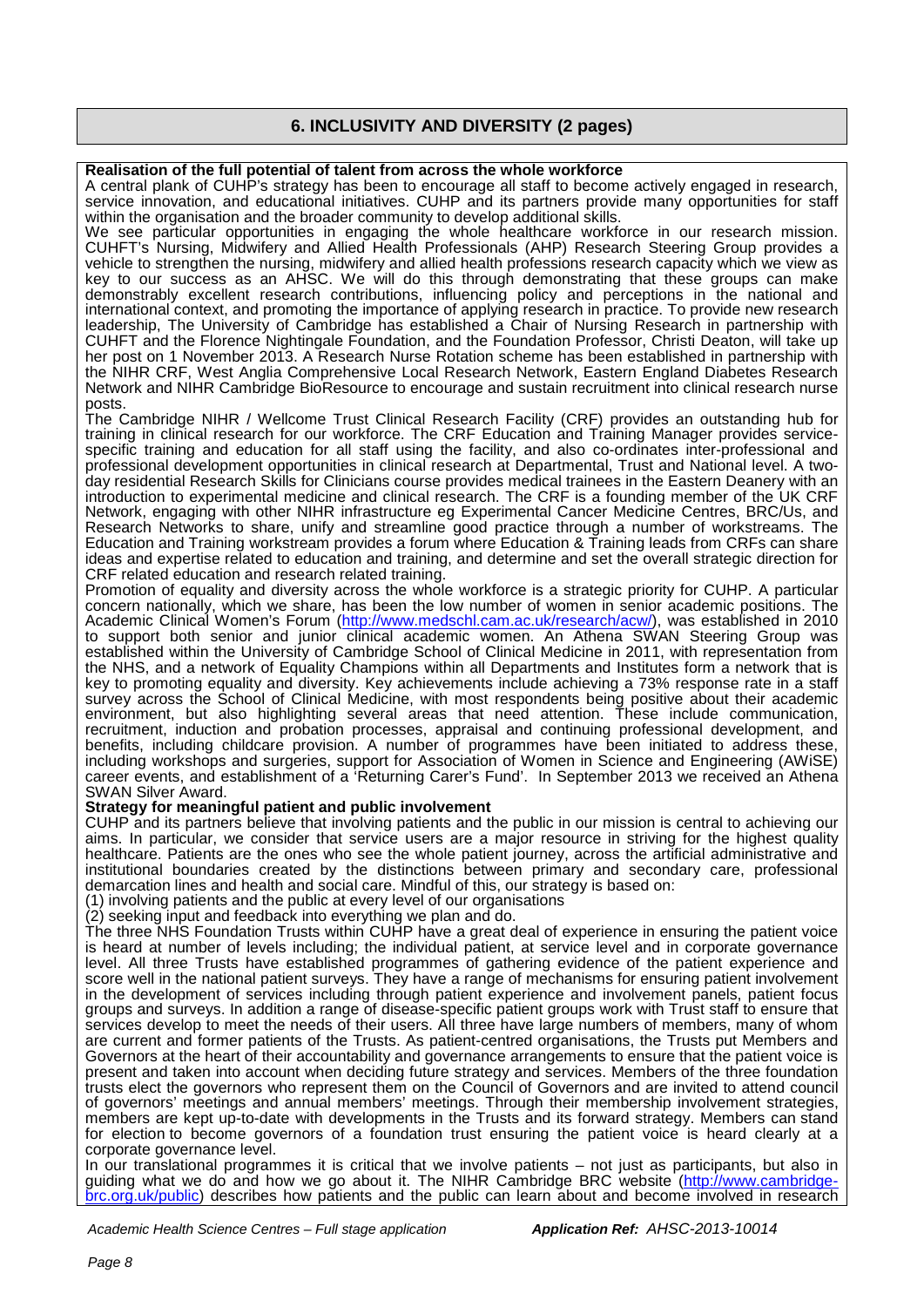across our partnership. This includes details of how to take part in research, including information on joining the Patient and Public Involvement Panel and the Cambridge BioResource, using the UK Clinical Trials Gateway, and donating tissues for research. The Patient and Public Involvement Panel includes people from all backgrounds and ages who review research studies at the development stage and provide feedback to researchers. Members review approximately 3 - 4 studies a year and documents are submitted via e-mail or post, so there are no travel costs and time is kept to a minimum. Going forwards, we will expand the scope of the PPI panel to include prioritization of research, and evaluation of outcomes. The website also provides details of the volunteer groups for the Clinical Research Facility, the experimental psychology group, and the GSK Clinical Research Facility. The Clinical Research Facility has established an innovative Children's Board; in February 2013 the children who are members joined us to discuss improvements, try out equipment and provide feedback to research teams on what it is like to take part in research.

The Cambridge BioResource [\(http://www.cambridgebioresource.org.uk/\)](http://www.cambridgebioresource.org.uk/) provides a unique opportunity for the public to participate in research, provide feedback, and receive information relating to the outcome of studies. The Cambridge BioResource includes more than 12,000 volunteers who have consented to be approached and invited to participate in local research studies investigating the links between genes, the environment, common diseases and psychological function. Volunteers donate biological samples (including their DNA via a blood or saliva sample) and complete a health and lifestyle questionnaire (Stage 1 activity). This allows the selection and recruitment of volunteers to research studies on the basis of their genotype, laboratory results and/or physical characteristics (eg age, gender, body mass index) (Stage 2 activity). The resource provides researchers within the NHS, academia and industry with access to volunteers who are willing to be approached about participation in research studies, and provide the public and patients with an opportunity to register their interest in becoming involved in research. The Cambridge BioResource team recruits volunteers through displays at the hospital, shopping centres and schools and colleges, and has a mobile recruitment unit which recruits from the community, mostly through GPs surgeries. Information is also available from the Cambridge BioResource website and a newsletter that is distributed to members. The Cambridge BioResource Oversight Committee has representatives from stakeholders and volunteers, and oversees the management and scientific advisory boards. The committee monitors and evaluates the performance of Cambridge BioResource, and contributes to the continuing definition of the Cambridge BioResource's ethics and compliance standards and procedures.

Building on the success of the Cambridge BioResource, Cambridge is leading on the development of a national 'NIHR BioResource' to provide a national cohort of volunteers who wish to participate in clinical research. Through the 'INTERVAL' study, which aims to establish whether blood donors can safely and acceptably give blood more frequently than current practice, the NIHR BioResource aims to include a further 50,000 volunteers, who are interested in participating in research. The NIHR Rare Diseases Translational Research Collaboration, led by Cambridge and Newcastle BRCs, aims to harness and develop NHS research infrastructure to support patient-centred research into rare diseases. A key objective is creation of a national database of patients with rare diseases who are willing to engage in future research programmes led by academia or industry. In addition to physician-entered data, patients will be able to upload their contact details, diagnosis, and physician, who will be able to validate the diagnosis. It is planned that this should be linked to the UK Clinical Trial Gateway, in close collaboration with Rare Disease UK, and other patient groups affiliated to the Association of Medical Research Charities.

CUHFT hosts the West Anglia Comprehensive Local Research Network (CLRN), which includes a dedicated PPI Officer who leads on and promotes public involvement activities to NHS staff, researchers and lay members. The PPI Officer attends research charities' events and clinician-led events to promote the PPI message and the PPI support available from the CLRN. Through the PPI Officer, the CLRN is closely involved with PPI activities region-wide, works closely with sister NIHR Networks and is a member of several cross-network and lay organisations. For members of the public, West Anglia CLRN hosted in 2012 and 2013 two series of workshops for lay members who want to find out more about what health research involves – and how they can contribute. The workshops have been fully-booked and a third series is running from autumn 2013.

#### **Strategy for meaningful patient and public engagement**

We believe passionately that we should engage the public and patients so that they understand as much as possible about what we are trying to achieve. Our strategy for public engagement is based on:

(1) maximising opportunities for public engagement and ensuring that we exploit them fully

(2) working across our organisations to produce more effective coordination and greater impact

(3) focussing our effort where there is most opportunity to add value

(4) evaluating our performance, and learning from our experience

We have adopted a very wide range of approaches to engage patients and the public in what we do. These include open days and public meetings, presentations to patient groups, engagement with local schools, articles in print, websites, and use of local and national media. An annual public meeting attracts a very wide public audience.

Our achievements and our ambitions are featured prominently in the hospital magazine 'Matters', which is distributed around the Cambridgeshire area in Park & Ride sites, supermarkets, GP surgeries, community centres and libraries. It is also available on the web. Cambridge Evening News ran a feature on the Clinical Research Facility in December 2012, with interviews with participants and staff, and a focus on research involving children. Recent examples of features in national media include 'How star gazing can help Cancer' (BBC News), 'Breast Cancer 10 different diseases' (BBC News), 'DNA sequencing of MRSA to stop outbreak' (BBC News), 'Multiple Sclerosis New Drug Most Effective' (BBC News), 'Genetic mutations linked to childhood obesity' (Independent), 'Stillbirth' (Times). One of our staff, Dr Chris Smith (Pathology), created and runs "The Naked Scientists" which has won 8 international awards and reaches up to 6 million listeners.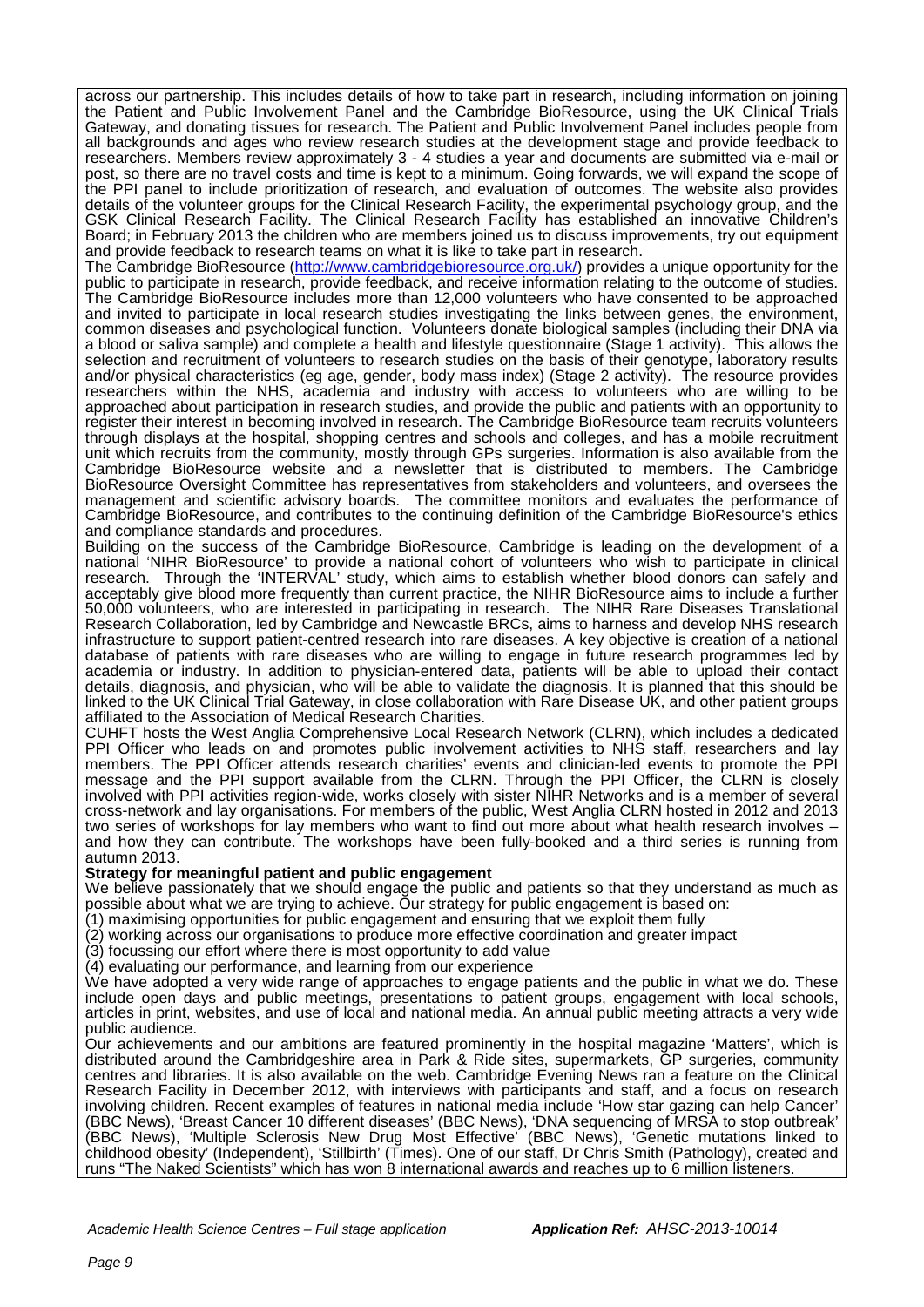### **7. CONTRIBUTION TO ECONOMIC GROWTH (2 pages)**

**Context and track record:** CUHP benefits from and contributes to a remarkable local high-tech entrepreneurial environment – "the Cambridge Cluster" - which has provided a powerful paradigm of economic growth. It currently includes over 1500 technology-based firms of which over 150 are in the life science sector, and has generated over £12 bn in revenues. To date, it has produced 2 companies valued at over \$10 bn, and 12 companies valued at over \$1 bn. Of these, four are life science companies (Abcam, Chiroscience, CAT and Solexa). Humanised monoclonal antibodies and next generation sequencing are both based on inventions from Cambridge. Notably, the commercial development of these inventions also occurred in the Cambridge Cluster, representing a major contribution to economic growth.

CUHP draws on Cambridge Enterprise (CE), a wholly owned subsidiary of the University of Cambridge whose mission is to help University inventors and innovators make their ideas and concepts commercially successful. CE is one of Europe's leading technology transfer offices, engaging with a wide range of individuals and organisations to disseminate the results of Cambridge's research through commercial channels, by coupling the outcomes of fundamental research with proof of concept funding and best practise technology transfer activities. During 2012 CE completed 84 licenses generating £9.1M income from licensing, consultancy and equity transactions. Collectively, since records began in 1995 CE portfolio companies have raised £1 bn in new and follow-on funding leveraged from initial activities by CE. CE Life Sciences Technology Transfer mangers have over 30 years of commercial pharmaceutical, biotechnology and business development between them, coupled with an equivalent level of experience within the academic technology transfer sector.

The NIHR Cambridge BRC is a complementary component of our knowledge transfer capability. Since its inception in 2006, 44 patents have been filed, 25 patents have been granted, and £347,000 of income has been generated from 67 licenses. Two spinout companies have been launched. Health Enterprise East, which is our NHS Innovation Hub, is hosted by PHFT, has generated £183,000 from external commercial parties for work with the three CUHP trusts and 12 patents or design rights. Inventions include the **Cambridge 3D CS Controller** (computer control device for orientating 2D images in 3D datasets), **ICM+** (A software tool for research neurointensive care), **MaculaRisk** (a prognostic test for eye disease), **KidzEyez** (a visual perimeter assessment system), **VAD TET** (a ventricular assist device), methods to assess **cortical bone thickness** accurately and predict fracture risk, and production of cell culture **models of human disease** using iPS cells.

CUHP has made a further contribution to the growth agenda through provision of clinical leadership to the Technology Strategy Board's Small Business Research Initiative (SBRI) since 2009, with a total of 11 competitions (734 applications) in health related projects, and 66 contracts awarded with a value of £17.6 million. As a result of this, EAHSN will lead on SBRI for NHS England. Two SBRI competitions have been held in 2013/2014 with themes of End of Life Care and Medicines Management. Eight further SBRI competitions are being developed to be launched in September 2013, including one with the Wellcome Trust Sanger Centre on Research Tools. The EAHSN will also work with all the 14 other AHSNs on other determined clinical themes and the development of the SBRI programme so that there is maximum engagement of the other AHSNs and AHSCs in developing this work to open doors to the NHS for SMEs.

#### **CUHP's forward strategy and ambition for contributing to economic growth:**

**(1) The campus.** Central to CUHP's strategy is to develop the CBC as a unique environment for innovation by bringing together healthcare professionals, businesses and academics in very close proximity. We believe that this will drive creativity and productivity, with real benefits for each component. This vision, coupled with the critical mass of world-class science and patient care on the site, has led to AstraZeneca deciding to relocate to the CBC and invest ~£300 million. As the site develops, all stakeholders are committed to making the organisations permeable and maximising interactions between our staff. Importantly, GSK have a longstanding presence on the site, with the GSK Clinical Unit Cambridge being embedded in CUH. Our vision is that CUHP should have extensive open interactions with a diverse range of industrial partners, rather than a small number of restrictive partnerships. In addition to large companies, we are determined to attract small and medium sized enterprises to the campus, and there are advanced plans for an incubator building offering flexible, competitively priced facilities. We will also use the campus to foster cross-disciplinary interactions, bringing solutions from maths, engineering and physical sciences to medical problems.

**(2) The regional environment.** Complementing the CBC there are many nearby science parks and other facilities which make this one of the best locations for life science innovation in Europe, with major UK and global economic impact. CUHP's strategy is to make interactions across this local environment as effective as possible. An example of our commitment to maximising the potential of the regional environment includes UoC becoming a partner in the Stevenage Biomedical Catalyst (SBC), the UK's first open innovation bioscience campus. SBC is pioneering a unique culture to drive early stage biotech, pharma and Medtech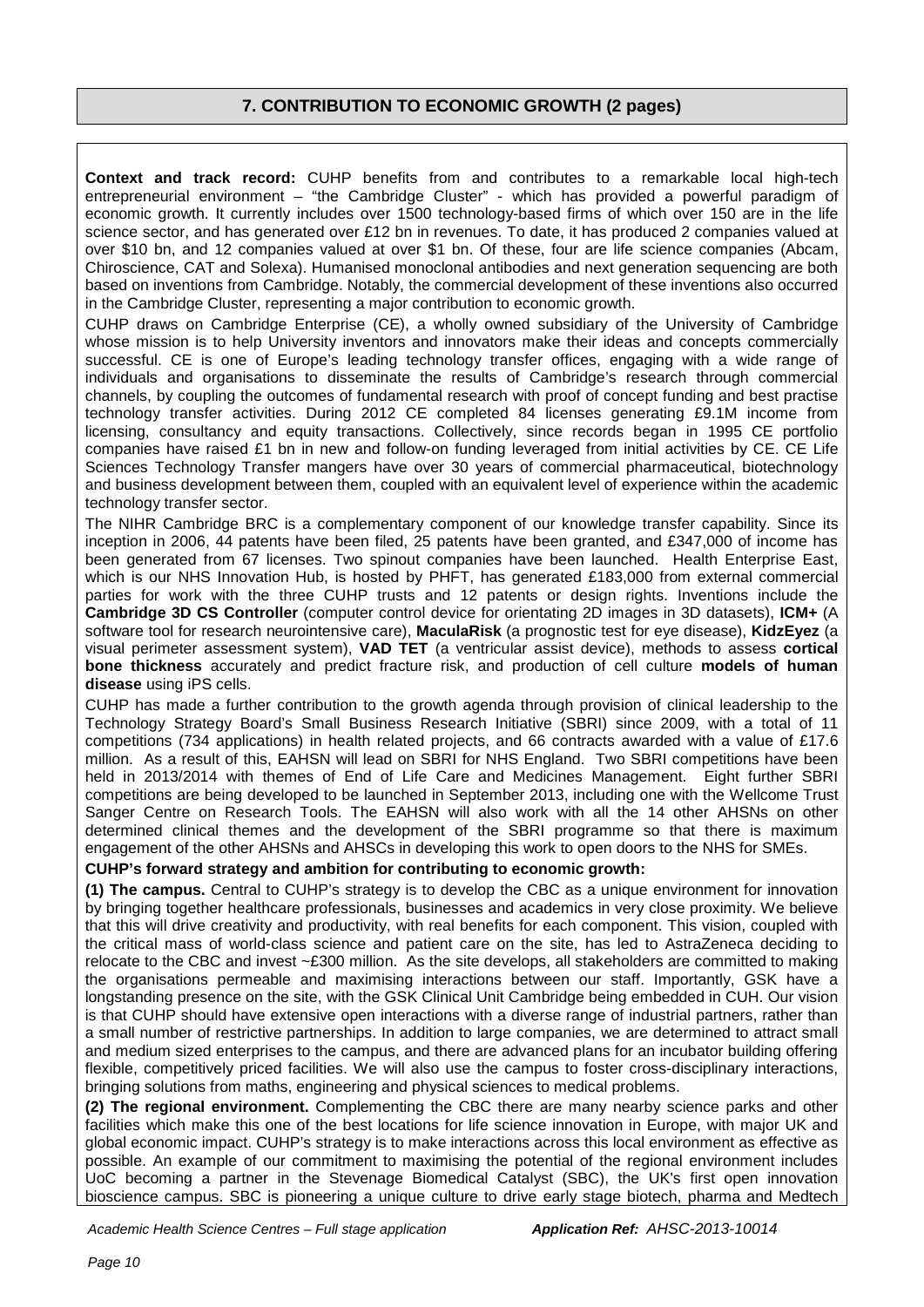developments. UoC has located a number of translational drug discovery projects to its SBC laboratories. These projects aim to convert validated targets to de-risked, investable assets. The challenges of developing a concept from drug target to drug candidate extend beyond the traditional boundaries of academic research, and the location of projects to SBC allows them to benefit from access to industrial expertise and facilities, including compound libraries, medicinal chemistry and high throughput screening.

**(3) Sustainable therapeutic innovation.** A broad agenda to which CUHP is determined to contribute is developing a sustainable model for pharmaceutical innovation, which has been a very important part of the UK economy and faces major challenges. One dimension of this is ensuring that the academic base in the UK in general, and Cambridge in particular, works effectively with industry to discover new targets and develop therapeutic interventions based on them. A critical challenge is the prohibitive expense of bringing a new medicine to market. In partnership discussions with the pharmaceutical industry there are many issues which can be tackled to improve this. First, the challenge of predicting whether engaging a particular target will be effective in human disease, and whether there will be undesirable on-target effects. Second, the benefits of a personalised approach to medicines, aiming to identify patients who will receive the maximum benefit and/or be at lowest risk for undesirable effects. Third, the potential for developing new treatments in rare diseases. Fourth, the desirability of adaptive design of clinical trials to make them more efficient. Fifth, identifying reliable early signals of meaningful response (or lack of it). Sixth, the possibility of adaptive approaches to licensing new medicines. Seventh, the complexity and delays involved in undertaking industry sponsored clinical trials in the NHS. Eighth, the potential power of clinical information from the NHS. Ninth, the importance of demonstrating real world effectiveness and value for money of new medicines. In almost all of these domains CUHP should be in a position – often with other partners – to make a real difference to each of these issues. Specific examples include Mendelian randomisation combined with longtitudinal cohorts to determine on-target efficacy and unwanted effects, volunteers who can be recalled by genotype from the Cambridge Bioresource for physiological and experimental studies, Bayesian approaches to adaptive trial design, and our leading role in the NIHR Rare Diseases network bringing together patients, academic and clinical expertise, phenotyping and –omics approaches.

**(4) Developing our accessibility and capability, including approach to identifying and managing intellectual property.** In addition to attracting industrial partners to the CBC we aim to continuously improve our accessibility to potential partners, to develop the desire of our staff to translate and commercialise the fruits of the research, and to ensure that they have the skills and support that will help them to succeed. CUHP works with two key organisations to manage and exploit intellectual property, Cambridge Enterprise (CE) and Health Enterprise East (HEE). CE engages with researchers across CUHP to assist them in determining whether their ideas represent a commercial opportunity, putting in place appropriate intellectual property protection, seeking suitable commercial partners, establishing the commercial terms and concluding exploitation agreements. CE also provides a service to facilitate the provision of consultancy services by University staff. In addition CE Seed Funds provide a source of funding. HEE, the NHS Innovation Hub for the East of England, supports the development of innovative new products and services in the NHS. HEE provides a broad range of services to CUHP, providing expert advice, funding and support to NHS innovators to translate their ideas into practice. In addition, HEE provides consultancy services to technology based companies. A key strategy of HEE has been the use of 'Innovation Scouts', based within CUHP to identify new innovations generated by CUHP staff, and present evidenced-based innovations from elsewhere for adoption and diffusion within CUHP. An independent evaluation of NHS Innovation Hubs in September 2012 by PA Consulting cited HEE as being the most productive NHS Innovation Hub, in terms of accelerating the development to market of innovative MedTech products and services. A formal agreement sets out how CE and HEE will provide technology transfer services to CUHP, in order to ensure that all potential opportunities are captured and managed appropriately. CUHP initiatives that are underway to further improve our capability are the development of an "IdeaSpace" on the Campus, and a new Office for Translational Research.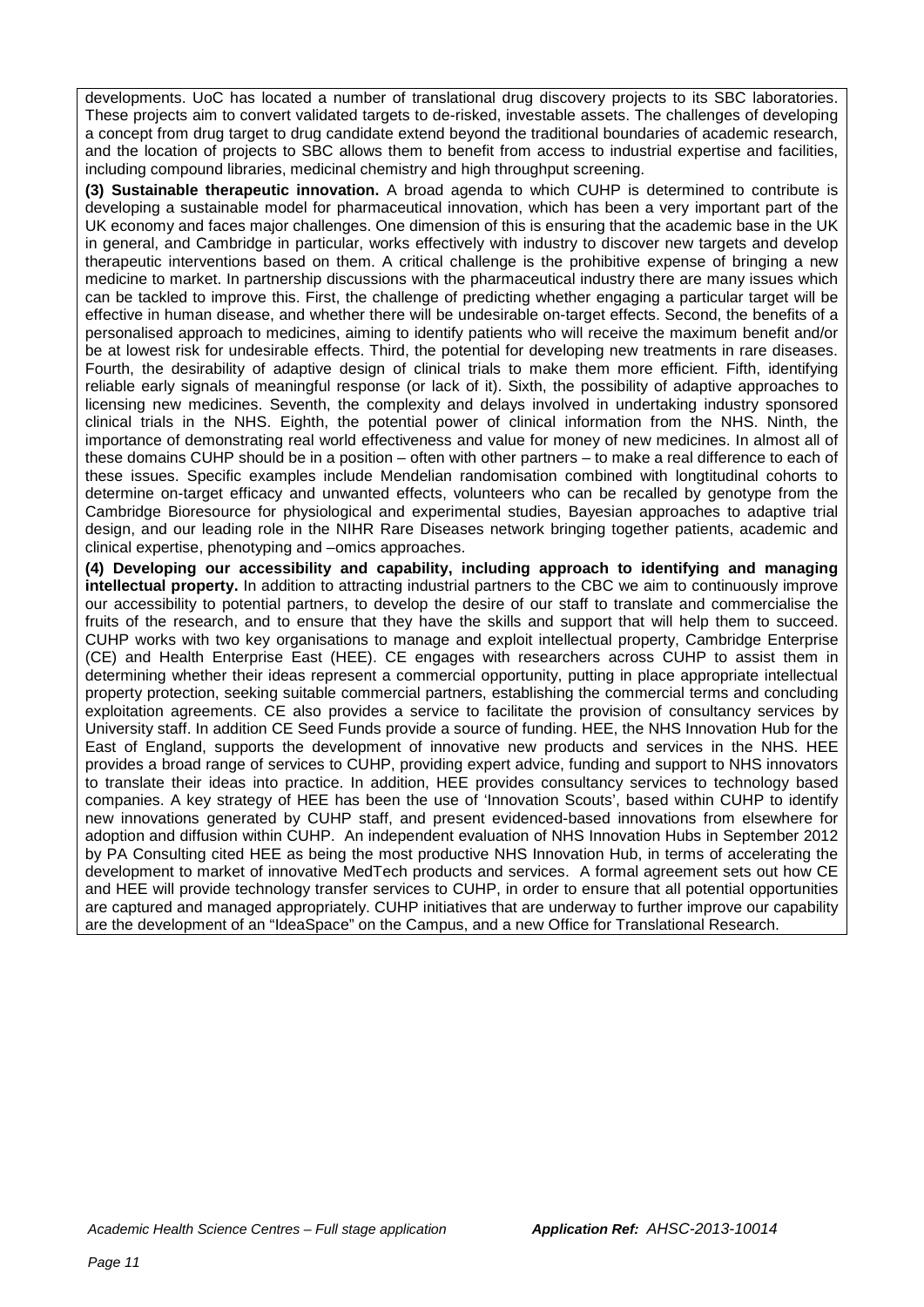### **8. STRATEGIC PARTNERSHIPS & WORKING WITH NIHR-FUNDED RESEARCH INFRASTRUCTURE (2 pages)**

CUHP engages across the full range of NIHR infrastructure to support all stages of research, providing an effective environment for the translation of basic medical science discoveries into experimental medicine and clinical research studies, and through later stage clinical trials into the implementation of research for the benefit of patients.

The **NIHR Cambridge Biomedical Research Centre** (BRC) works in partnership with other NHS organisations and universities, including other BRCs and Biomedical Research Units (BRUs), research councils, research charities and industry to establish NIHR infrastructure that will advance collaborative translational research. Papworth Hospital is an important partner in the Cardiovascular and Cancer themes, and CPFT provides leadership and support for the Mental Health, Brain Injury and Repair, and Dementia and Neurodegeneration themes. The **NIHR Cambridge Experimental Cancer Medicine Centre** is complementary to the NIHR Cambridge BRC, and aims to develop molecular prognostic and diagnostic tests to aid treatment decisions, focusing on genetic predisposition to cancer and the identification of high risk groups. The Cambridge BRC is a partner in the **NIHR Translational Research Partnership (TRP) in Joint and Related Inflammatory Disease**.

The **Cambridge NIHR / Wellcome Trust Clinical Research Facility** (CRF), operating 24h / 7days with overnight accommodation, together with a daytime / 5 days Clinical Investigation Ward, provides outstanding facilities for experimental medicine and clinical research studies. Uniquely, the CRF and CIW contain metabolic measurement technologies, including the recent addition of a 3T MR scanner dedicated to magnetic resonance spectroscopy, appetite laboratory and nutrition resource, a research endoscopy suite, and an area dedicated to intravenous treatment including cancer chemotherapies.

CUHP partners support the **NIHR Research Design Service (RDS) for the East of England**, and CUHFT is represented on the RDS Regional Management Board. CUHFT hosts the **West Anglia Comprehensive Local Research Network** (CLRN), the **West Anglia Cancer Research Network**, and the **Eastern England Diabetes Research Network**, and is a partner in the **East Anglia Dementia and Neurodegenerative Diseases Research Network** and the **Thames Stroke Research Network**. CPFT hosts the **East Anglia Mental Health Research Network regional hub**. The close working between the NIHR Cambridge BRC and NIHR Research Networks, fostered by the involvement of key researchers in both the BRC and Networks, ensures an effective environment for the transition of translational research activity into later stage clinical trials.

The **Collaboration for Leadership in Applied Health Research and Care (CLAHRC) for Cambridgeshire and Peterborough** is hosted by CPFT and currently forms a collaborative partnership between the University of Cambridge and a consortium of NHS and Social Service organisations, which include the CPFT, NHS Cambridgeshire, NHS Peterborough, and Cambridgeshire County Council. The University component includes the Department of Psychiatry, the Institute of Public Health, the Judge Business School and the Engineering Design Centre. The CLAHRC focuses on the application of research to every day practice in mental health care. Full funding has been approved for a new **NIHR CLAHRC East of England** to be hosted by CPFT and aligned to the EAHSN. The CLAHRC, together with the Evaluation and Implementation theme within the NIHR Cambridge BRC, ensures effective transition of research through to the later stages of implementation. In addition, the **NIHR Cambridge Healthcare Technology Co-operative in Brain Injury** was established in 2013 to catalyse NHS 'pull' for new medical devices, healthcare technologies and technically-dependent interventions into practice both nationally and internationally.

CUHP provides leadership and support for a number of national NIHR programmes. Building on the success of the Cambridge BioResource (see section 6) Cambridge has led the development of the **NIHR BioResource**, established around BRCs at Imperial, King's / Guy's and St Thomas', Kings / South London and the Maudsley, Oxford and UCL / UCLH and the Cardiovascular BRUt in Leicester. The NIHR BioResource provides a national cohort of volunteers from the general population and patients and who wish to participate in clinical research. The **NIHR Rare Diseases Translational Research Collaboration** (TRC) which is led by Cambridge and Newcastle, aims to link existing research infrastructure across NIHR BRCs, BRUs and CRFs to deliver greater impact in translational rare disease research than would be possible by the individual parts. The Cambridge BRC is also a partner with Oxford, Guy's and St Thomas', Imperial College, and University College London in the **NIHR Health Informatics Collaboration**, which aims to enable an environment where the NHS, academia, industry and patients work collaboratively to build and capitalise on informatics within the NHS.

#### **Other strategic research partnerships**

CUHP organisations have a very broad range of strategic research partnerships, including the following. •**The MRC Laboratory for Molecular Biology and MRC Units** located in Cambridge. The University and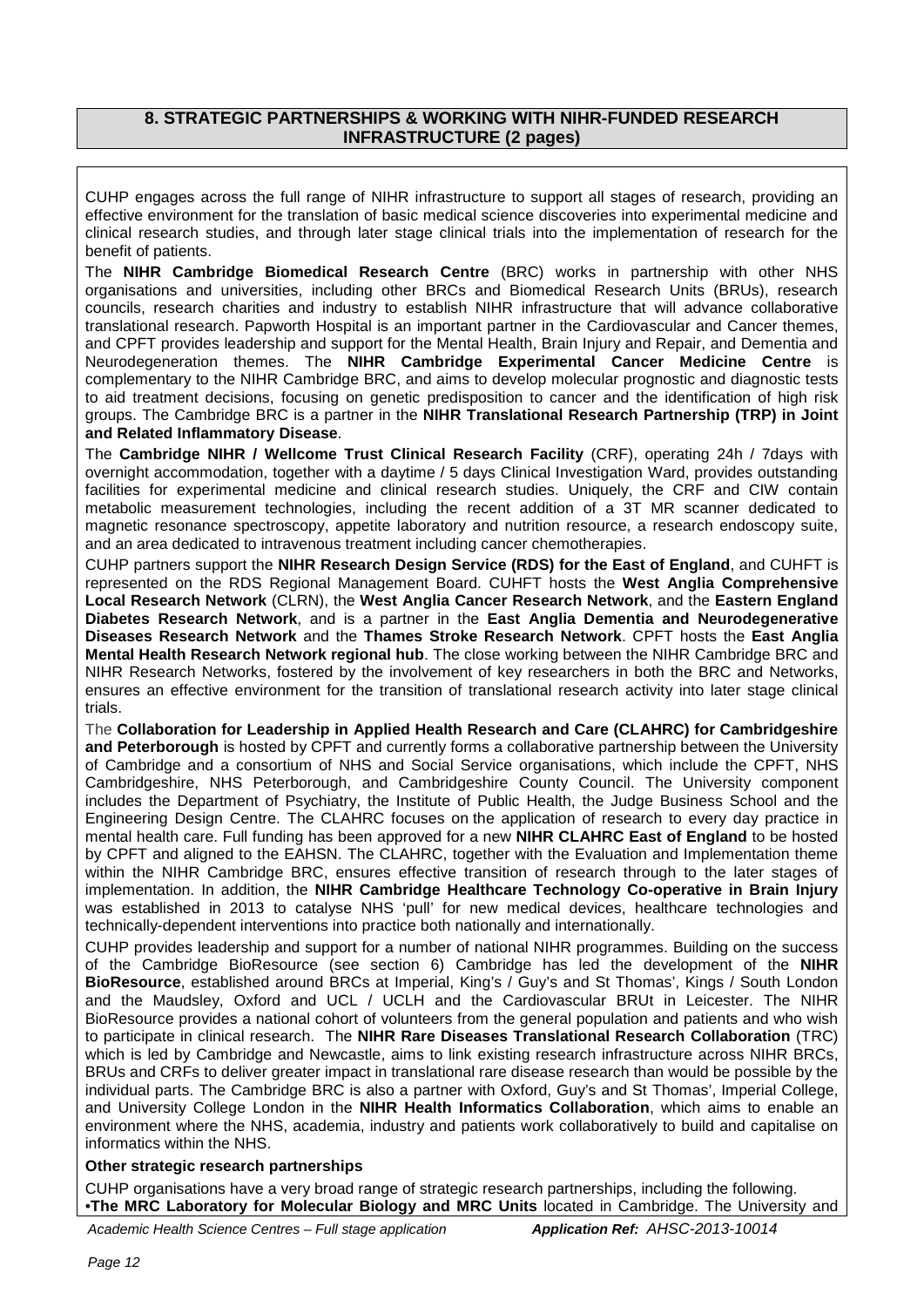hospitals have very extensive collaborations and a highly effective strategic interface with the 'intramural' MRC research organisations located in Cambridge. In several cases the Director of the Unit holds an MRC Chair within the University of Cambridge (Biostatistics Unit – Professor Sylvia Richardson, Cognition and Brain Sciences Unit – Professor Sue Gathercole, Mitochondrial Biology Unit – Professor Massimo Zeviani). There is extensive involvement of MRC investigators in translational research programmes, PhD training, external seminar programmes, joint research grants etc. A particularly exciting development is the University investment of £8m in laboratory space within the new Laboratory for Molecular Biology; this space is being used in conjunction with the LMB to enable outstanding University investigators to benefit from the worldleading environment and to drive the translational interface.

**NHS Blood and Transplant** (NHSBT) is the Special Health Authority that provides blood, organs and associated services to the NHS. NHSBT has a major research collaboration with CUHFT and the University of Cambridge with a dedicated building on the Biomedical Campus and research programmes which address fundamental questions concerning the national approach to blood, tissues, organs and the feasibility of stem cell and regenerative medicine approaches to replace current approaches.

**The Wellcome Trust Sanger Institute (WTSI)** and **European Bioinformatics Institute (EBI)** are located at Hinxton, only 8 miles to the South of the CBC. There are extensive collaborations, shared PhD programmes and cross-faculty appointments – Ludovic Vallier and Nicole Soranzo have joint appointments and key UoC investigators have associate and honorary faculty positions at WTSI (including Jackson, Odom, Ouwehand, Peacock, O'Rahilly, Vidal-Puig), and group leaders at WTSI have clinical appointments at CUHFT (including Campbell, McDermott, Vassiliou). An outstanding example of a joint programme is the Deciphering Developmental Disorders programme (DDD) led by Helen Firth (CUHFT) and Matt Hurles (WTSI). Other key partnerships include:

**Local:** The BBSRC Babraham Institute has extensive research programmes in epigenetics, cell signalling and healthy ageing with excellent collaborative links with UoC. Local strategic partnerships with industrial organisations include GSK's Clinical Unit Cambridge (secondments, research studies), PA Consulting (including development of the Cytosponge), Microsoft Research (including development of the SenseCam).

**Regional:** University of East Anglia and Norwich Medical School. This is the other medical school in our region, and we work in a highly effective partnership to improve multidisciplinary education, and develop complementary academic strengths. Collaborations include CLAHRC East, public health and health economics, and the Clinical Academic Reserve strategic partnership with the local health economy.

**National:** the Global Medical Excellence Cluster is a partnership between Cambridge, Oxford, KCL, UCL, Imperial and QMUL which is currently organising a Rare Disease Partnership with Pfizer. We have extensive partnerships with UCL, including utilisation of the Stevenage Bioscience Catalyst and a Wellcome Trust Strategic Award for neurosciences in psychiatry. Additional strategic partnerships are with Oxford (regenerative medicine, bioinformatics) and Manchester (cancer imaging).

**International:** We have a limited number of strategic research and education partnerships with other major research-intensive institutions. For example, we have a decade long partnership with Yale initially centred on vascular biology, now broadened to immunology, neurosciences and stem cells involving annual exchange visits. A-STAR (Singapore) and National Institutes of Health (Bethesda, USA) both have biomedical PhD training programmes with Cambridge.

We also aim to contribute to policy internationally. CUHP, along with other academic organisations is a sponsoring organisation of the All Party Parliamentary Group on Global Health, which aims to focus on the underlying, cross-cutting global health issues and to connect the interest, impact and knowledge of parliamentarians with the expertise and experience of the wider global health community.

Finally, we are committed to building capacity in less developed countries. The "Addenbrooke's Abroad" project was established in 2006 in response to increasing recognition within the NHS and CUHFT that engaging with resource poor countries has benefits for patients and health care workers both overseas and in the UK. The aim of Addenbrooke's Abroad is to support positive, sustainable change in healthcare by facilitating international partnerships with hospitals and health organisations in the developing world. To achieve this, Addenbrooke's abroad supports staff and students to make practical contributions through volunteer service.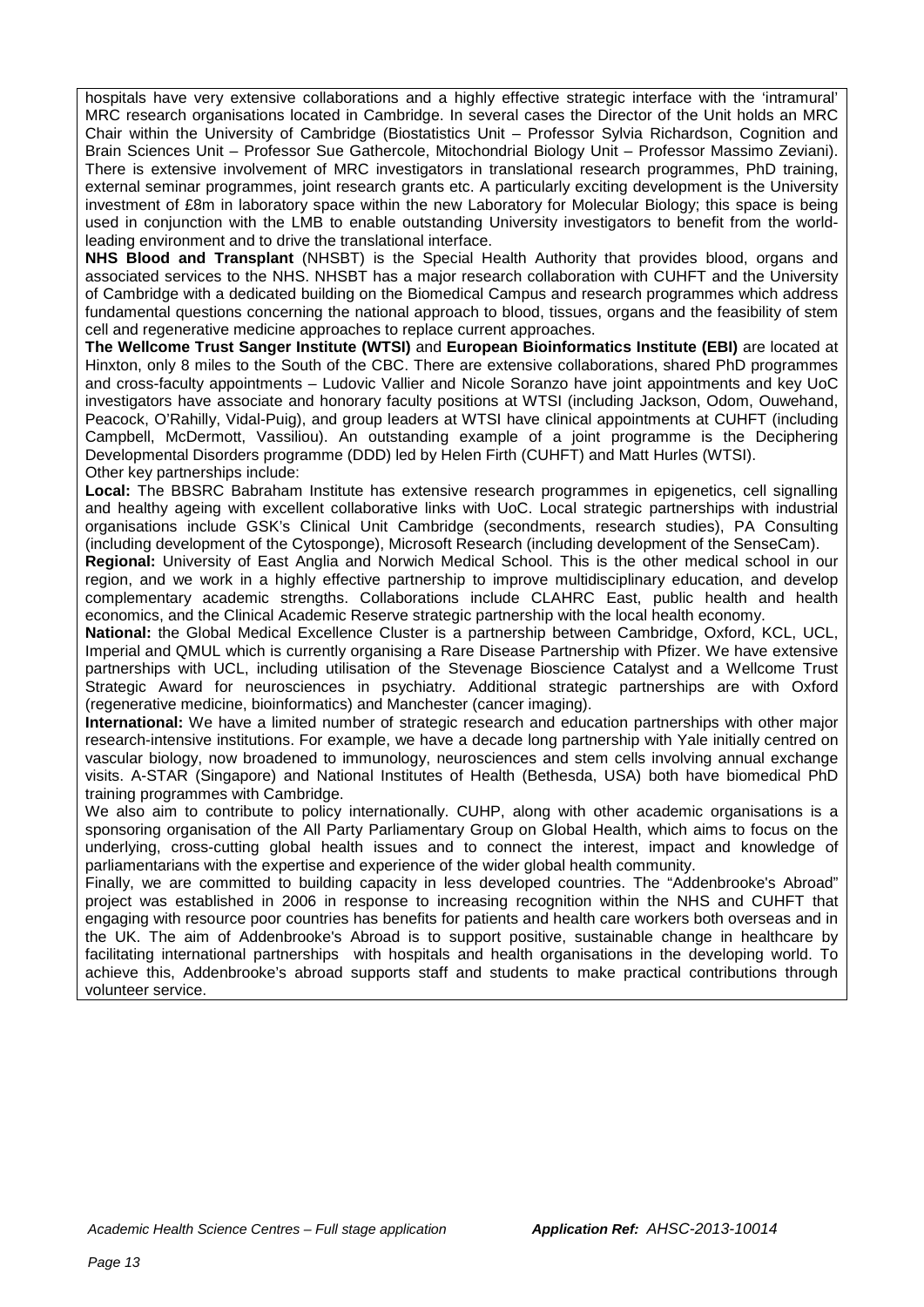### **9. WORKING WITH THE NHS ARCHITECTURE (2 pages)**

In 2010 CUHP took a strategic decision to develop an Academic Health Science System, engaging primary care and local hospitals, including Peterborough, Hinchingbrooke and West Suffolk. The objective was to promote the tripartite mission of CUHP across a more integrated health and care system, to include primary care, building a culture of innovation and cross organisational working in the greater Cambridge and Peterborough health economy. In September 2011 CUHP was invited by the Department of Health to lead a discussion paper, "From Academic Health Science Centres to Academic Health Science System", the essential concept being the formation of a group of Academic Health Science Networks across the NHS in England. Many of the ideas advanced in this paper were incorporated into two reports "Innovation Health and Wealth" and "A Strategy for UK Life Sciences", published in tandem, December 2011. CUHP has continued to play an important strategic leadership role in the NHS, contributing to the development of AHSNs nationally, providing advice on the licence between the AHSNs and NHS England and in the "network of networks" for AHSNs.

CUHP has consequently played a leading role in development of the Eastern Academic Health Science Network (EAHSN), an extended network serving a population of 4.8 million in the East of England. Members include acute and mental health trusts, primary care, clinical commissioning groups, Health Enterprise East and patient-led service user representatives. The formal prospectus <http://www.eahsn.org.uk/publications/EAHSN-Prospectus-and-Business-Plan-2012.pdf> described a novel, highly-devolved model reflecting the strengths of four natural clinical and biomedical communities (termed nodes) in Cambridgeshire and Peterborough; Norfolk and Suffolk; Hertfordshire and Bedfordshire; and Essex. Mapping onto established clinical and biomedical communities has facilitated the active engagement of primary, secondary and tertiary care with commissioning organisations and social care, promoting an environment of local ownership and partnership. The EAHSN has now been established as a not-for-profit incorporated entity. A Board of Directors has been appointed, chaired by Professor Sir Michael Rawlins, formerly Chairman of NICE and currently President of the Royal Society of Medicine and Chair of the UK Biobank. The Vice Chair is Stephen Thornton, currently Chief Executive of the Health Foundation. Other appointments include EAHSN Managing Director, Dr Robert Winter, formerly Director of the Academic Health Science System and COO CUHP and Sally Standley, currently Director of Service Innovation, CUHP, as the Accountable Officer for the Cambridgeshire and Peterborough node, facilitating direct links between CUHP and EAHSN. The two additional Directors from the Cambridgeshire and Peterborough node are Professor Martin Roland, Professor of Health Services Research, University of Cambridge and Stephen Graves, Chief Executive Officer of West Suffolk Hospitals NHS Foundation Trust. Dr Arun Gupta, Director of Education of CUHP is a member of the Cambridgeshire and Peterborough node of the EAHSN. The Cambridgeshire and Peterborough node is fully engaged with primary care and its single Clinical Commissioning Group allowing large scale changes to be made across the health system.

The four partners of CUHP will continue to be major contributors to the EAHSN programme, individually linking through the Cambridgeshire and Peterborough node. CUHP will also have close links with the EAHSN through the newly designated CLAHRC East of England, and its Director, Professor Peter Jones, Professor of Psychiatry, University of Cambridge, a director of CUHP. CUHP will thus deliver improved outcomes for patients and the NHS through a tripartite collaboration with the EAHSN and the CLAHRC, all working together to address the identified shared priorities: patient safety; non-communicable diseases (including cardiovascular, cancer, diabetes and chronic respiratory disease) and dementia and mental health. Each of these themes has clear objectives and deliverables led by a multidisciplinary Clinical Study Group, consisting of clinicians from primary and secondary care, clinical academics, public health, commissioners, service users and professional programme managers. In parallel, CUHP will focus on developing its position as a world leading academic health science centre delivering innovation in biomedical discovery, education and training, and advanced patient care focussing on the Cambridge Biomedical Campus - all of which will be of benefit to the wider EAHSN.

This model with CUHP nested within the EAHSN delivers the following:

- It is clear from the outset that our AHSC is a distinct entity from the AHSN, with functions and roles that are complementary, each with specific core objectives
- It has avoided dominance of the EAHSN by CUHP. This has encouraged the greatest possible engagement and ownership by all EAHSN members in a non-hierarchical organisation based on four natural clinical communities, recognising that successful networks are owned and run by their members
- It has enabled the EAHSN to draw on the learning from CUHP's experience of working across the health system in research, education and training and network based improvement programmes, to the benefit of the whole EAHSN.

*Academic Health Science Centres – Full stage application Application Ref: AHSC-2013-10014*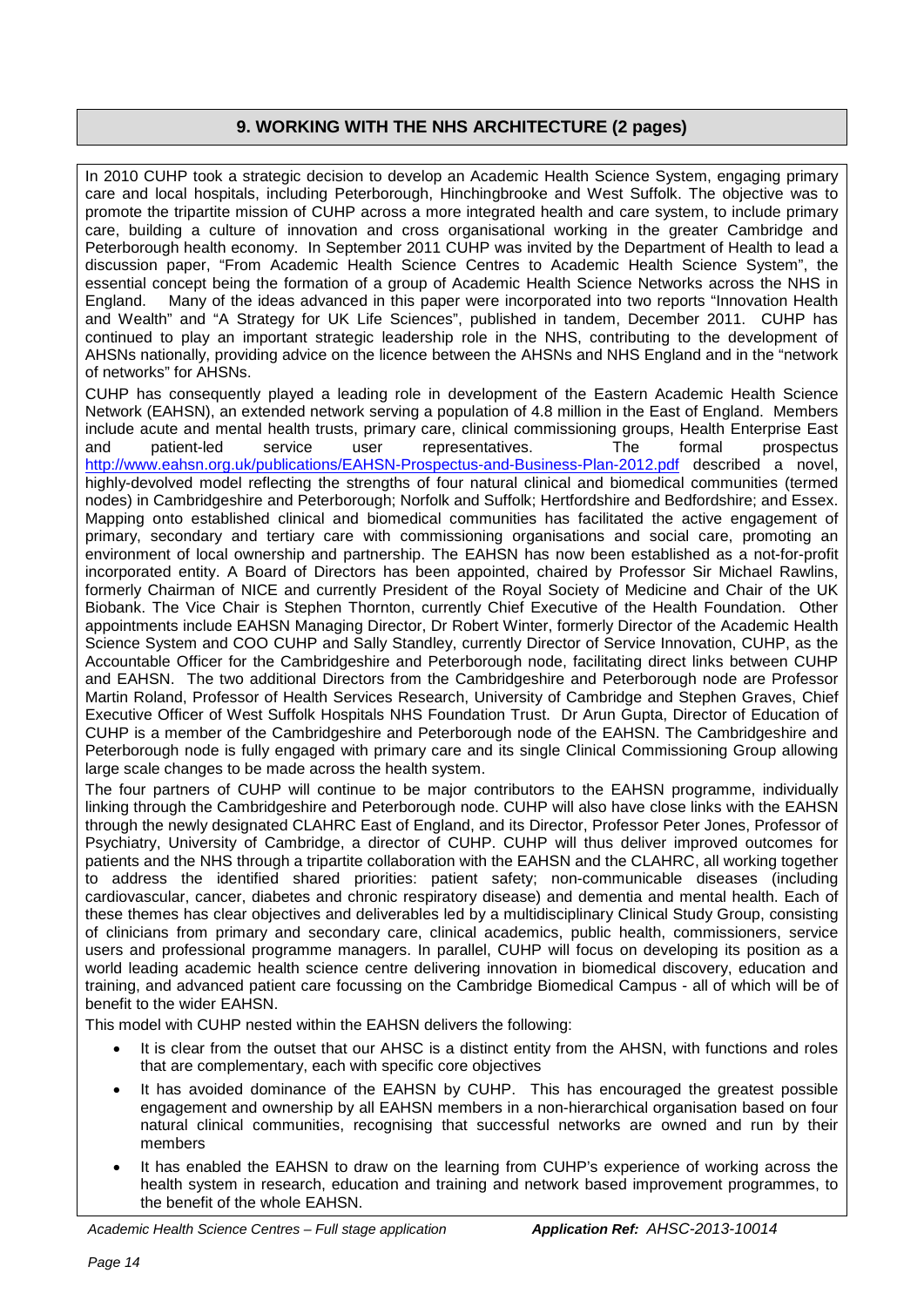CUHP has extensive interactions with other AHSCs and other AHSNs, which will be developed further.

CUHFT was instrumental in forming the Shelford Group of major teaching hospitals which has proved highly effective, particularly in benchmarking multiple indicators. An established research partnership between CUHP and UCLP involves a Strategic Award from the Wellcome Trust for a neurosciences in psychiatry network. Two evolving relationships are:

- The development of an effective cluster centred on London. UoC, Oxford, KCL, Imperial and UCL have worked together as the Global Medical Excellence Cluster (GMEC) which led the development of Imanova as a national facility for molecular imaging research, and is now addressing interfaces with major pharmaceutical companies across the rare disease landscape.
- The development of a national approach to rare diseases and bio-resources. The Cambridge BRC has also played a major role in developing a national approach to rare diseases and bio-resources.

Pharmaceutical companies, research, healthcare innovation and capital investment are all increasingly mobile across the globe. For Cambridge and the UK to compete we require effective joint working to ensure that our strengths and capabilities are not constrained by intra-national inefficiencies and unproductive competition. To this end, CUHP will work effectively with the NHS, academic and industrial organisations. Building on our current initiatives we envisage a major role for CUHP in interfacing with other AHSNs to increase the effectiveness and capacity of the overall "network of networks", and to coordinate a national approach to rare diseases which is world-leading.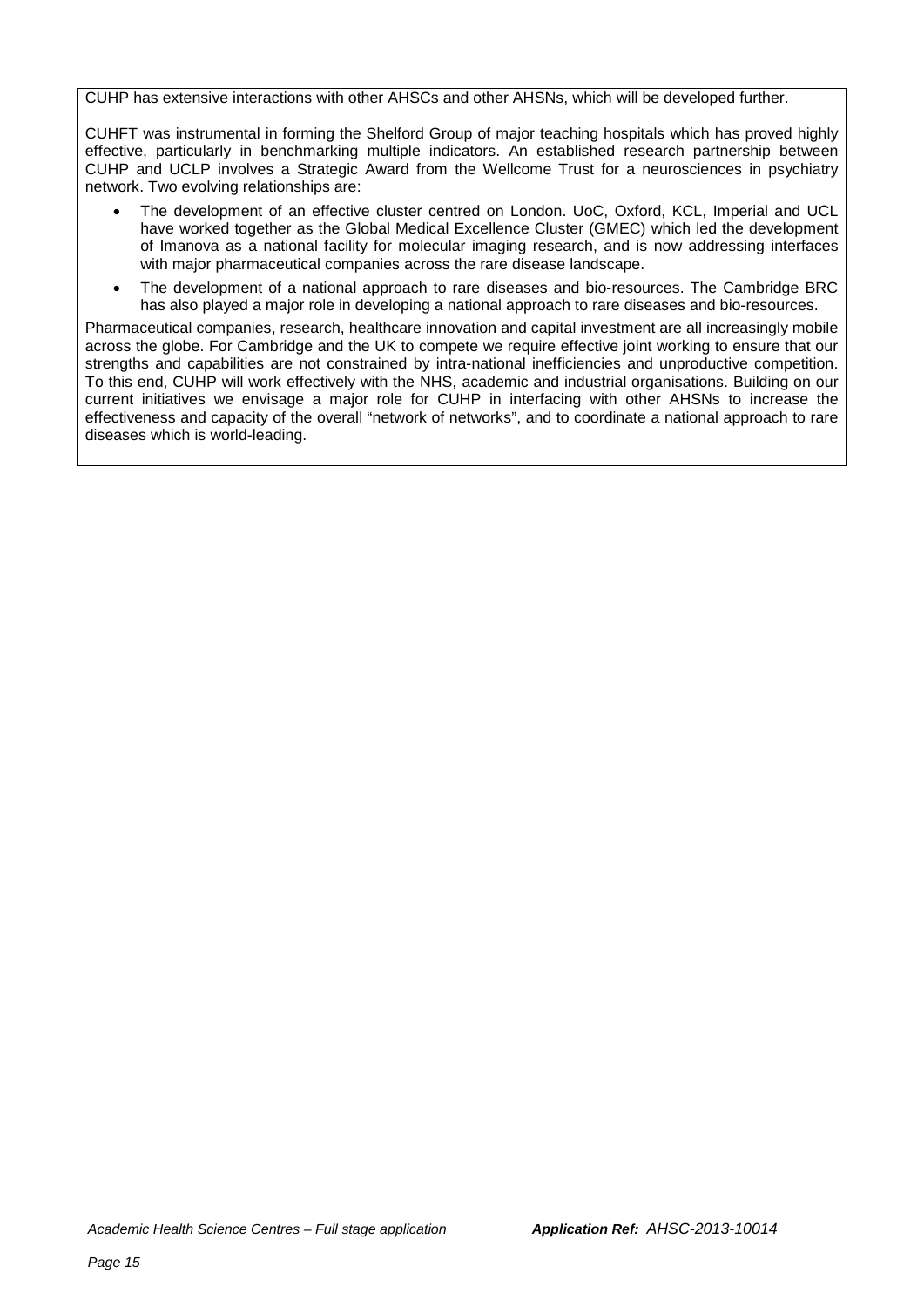### **10. INTEGRATION OF RESEARCH, HEALTH EDUCATION AND PATIENT CARE (3 pages)**

Translation of basic research into world-class clinical and applied research is a central aim of the partnership, and is facilitated by the NIHR Cambridge BRC, the Clinical Research Networks and the CLAHRC. The CLAHRC for Cambridgeshire and Peterborough is hosted by CPFT and the University component includes the Department of Psychiatry, the Institute of Public Health, the Judge Business School and the Engineering Design Centre. The CLAHRC focuses on "Gap 2", ie the application of research to every day practice in mental health and disability care. There are many examples of translation from discoveries in Cambridge including the widespread clinical use of monoclonal antibodies. It should be noted that translation to widespread patient benefit takes many years and often involves a range of different contributions. The following are five specific examples of recent translational science successes in Cambridge.

**Alemtuzumab for multiple sclerosis.** Alemtuzumab, (Campath-1H), was invented in Cambridge and eventually licensed for treatment of chronic lymphocytic leukemia in 2001. Professor Alastair Compston has investigated the idea that Alemtuzumab may be effective as a treatment for multiple sclerosis. Studies led by him have demonstrated a marked and durable reduction in disease activity with cumulative sustained recovery of function, no conversion (to date) to secondary progression, and responses that are predictable for the individual patient. These data have had a profound effect on concepts and therapeutic strategies in multiple sclerosis. On 27 June 2013, in the light of successful completion of two Phase III studies and ongoing Phase IV studies, the Committee for Medicinal Products for Human Use, which is part of the European Medicines Agency, recommended that alemtuzumab should be granted a license for the treatment of adults with active relapsing remitting MS, defined by clinical or MRI features.

**Ichorcumab – a novel approach to anticoagulation.** Ichorcumab is a synthetic antibody based on a naturally-occurring antibody found in a patient at CUHFT in 2008. The patient arrived in A&E with a head injury, and was rapidly discovered to have a degree of anticoagulation consistent with severe haemophilia, but surprisingly the bleeding stopped quite normally. The observation led Dr Baglin (CUHFT) and Professor Huntington (UoC) to design a synthetic version of the antibody. A new spin-out company from the University of Cambridge and CUH, XO1 Ltd, raised \$11 million in 2013 from leading life science investor Index Ventures to develop ichorcumab, which targets thrombin.

**Inherited forms of early onset obesity.** Professor Sir Stephen O'Rahilly and colleagues co-ordinated the first proof-of-concept clinical trial of recombinant human leptin in patients with severe, life-threatening obesity due to congenital leptin deficiency, and now offer this treatment to patients worldwide on a named-patient basis. Further studies in patients with severe early-onset obesity have led to comprehensive descriptions of several monogenic obesity syndromes, which have altered approaches and attitudes to childhood obesity, reducing the associated stigma among medical and social service professionals. In several cases, identification of pathogenic mutations by the Cambridge group has prevented severely obese children from being removed from their families and placed into the care of social services, under the assumption that a dysfunctional family environment caused the child's obesity. These advances have led to the development of international policy in relation to the assessment of severe, early onset obesity, with CUHP researchers having a leading role in many of these initiatives.

**13C hyperpolarised MRI** was developed in Cambridge and provides a 10,000 fold increase in sensitivity over conventional MRI, and through the use of 13C labelled metabolic intermediates such as fumarate, provides metabolic information about tumours in real time (Gallagher et al., Nature 2008; Rodrigues et al, Nature Medicine 2013). Professor Kevin Brindle is now taking 13C hyperpolarised MRI imaging into the clinic in partnership with GE Healthcare, and has been funded by a £5.3m grant from the Wellcome Trust to define its utility in treatment response in different cancers.

**Next generation sequencing.** Cambridge chemists Balasubramanian and Klenerman developed the use of clonal arrays and massively parallel sequencing of short reads using solid phase sequencing by reversible terminators as the basis of a new DNA sequencing approach, which they spun out of the University as Solexa in 1998 (subsequently acquired by Illumina, 2007). Their invention underpins the most widely adopted nextgeneration sequencing platform (56% market share in 2012). Over the last five years next generation sequencing has transformed genetics and genomics by massively increasing throughput and drastically reducing costs. This has led to a rapid acceleration in understanding the genetic basis of human diseases. There are numerous recent examples of the application of next generation sequencing in Cambridge, including "liquid biopsy" of metastatic breast cancer by studying circulating tumor DNA (Dawson et al, N Engl J Med 2013), the demonstration that mosaic overgrowth in humans can be caused by somatic activating mutations in *PIK3CA* (Lindhurst et al, Nature Genetics 2012), and investigation of hospital acquired infections (Koser et al, N Engl J Med 2012).

In the context of these and other successes, we are not complacent and are determined that we will drive more translation to clinical benefit in the future. CUHP's initial five years has seen major investment in clinical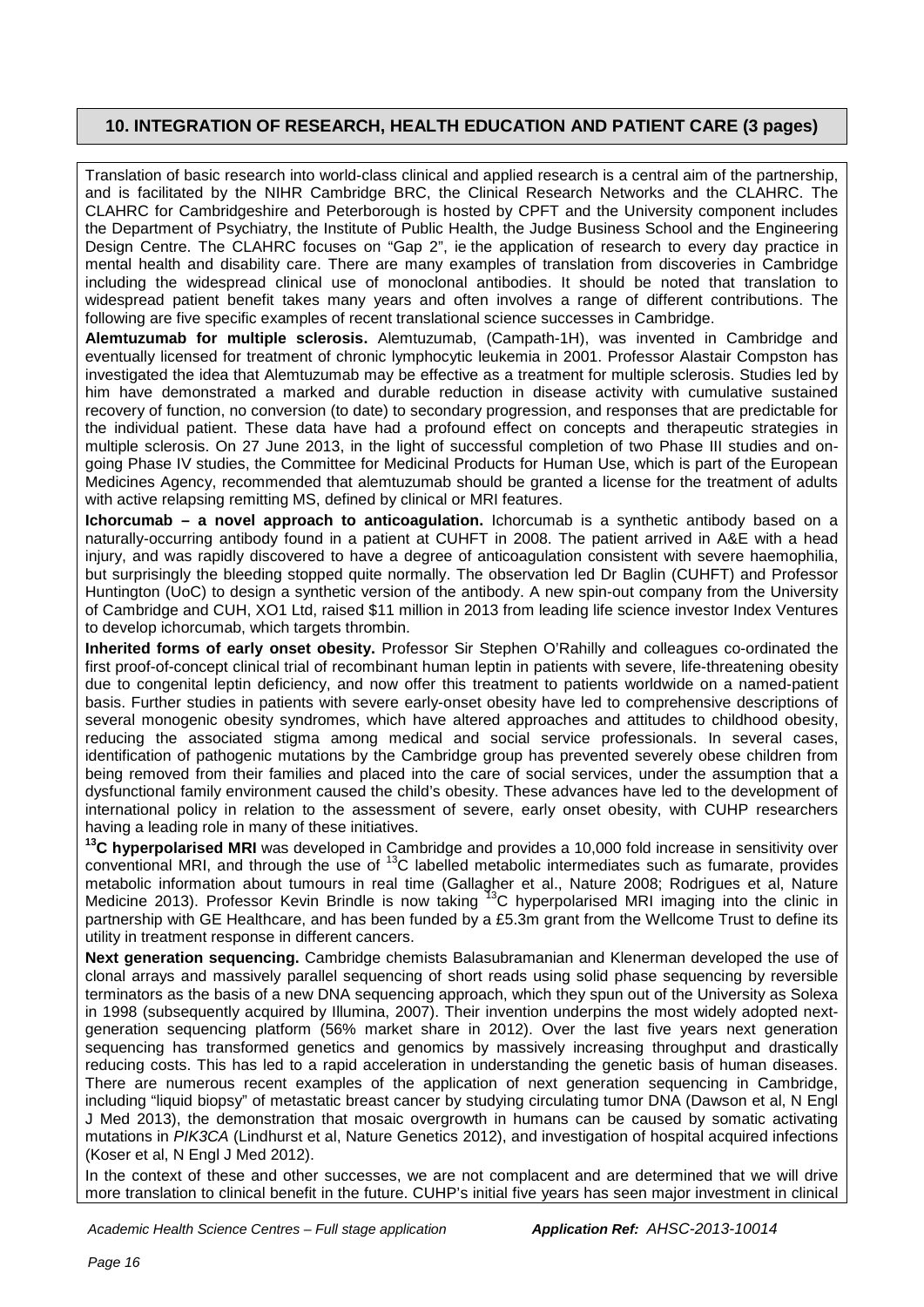research infrastructure and training on the Cambridge Biomedical Campus and this has filled gaps in our capacity and capability for bidirectional translation between the clinic and the laboratory. An important example is the Cambridge Bioresource that includes over 12,000 healthy members of the public who can be approached on the basis of genotype and phenotype to participate in functional and mechanistic studies (for further details see Section 6 above). The importance of the Bioresource in increased understanding of disease by 'pull-through' of basic science into the clinic has been recognised internationally and has formed the basis for the national NIHR Bioresorce, led from Cambridge. The Bioresource is a particularly important resource for stratified medicine approaches, as it enables selection by genotype. Illustrating the potential for this approach, a post hoc analysis in a recent proof-of-mechanism study of the mu-opioid receptor antagonist GSK1521498 on eating behavior in binge-eating obese subjects was more effective in individuals carrying the 118G SNP of the *OPRM1* gene that encodes the mu opioid receptor. The GSK unit in Cambridge is now using the BioResource to perform a prospective pharmacogenetically stratified study to confirm and extend this finding.

New initiatives which will help drive translation are the planned creation of an ideaSpace on the campus as a hub for early stage innovation, the creation of an Office for Translational Research to provide a more effective portal for industry and to assist applications for translational awards, and the University's investment in the Stevenage Bioscience Catalyst.

#### **How the partnership will achieve further integration of research, health education and patient care over the next 5 years as an AHSC. How increased integration will lead to improvement in research, health education and patient care.**

There are two possible interpretations of this question. One would relate to integration in each domain across our partnership; for example of health education across the University, PH, CUHFT and CPFT. An alternative interpretation would relate to integration across domains – for example of research and patient care. Over the five year period we will drive progressive integration in both respects, and this forms an important part of our plan to achieve our ambitious aims and objectives. Our underpinning philosophy – "local integration for global impact" – reflects our commitment to integration. This is balanced by sensitivity to the possibility that merger of organisations can run across strong institutional loyalties. For example, premature merging of activities to form a larger organisation may (1) be perceived as threatening by partners and stakeholders such as other NHS organisations in our sub-national health economy (2) raise concerns from other academic communities within the University, which is committed to maintaining breadth and balance across disciplines and operates under a very different financial and governance framework from the NHS (3) could diminish our ability to drive forward specific areas; for example mental health is of great importance and currently gains some benefits from being organised as a separate NHS Trust. In practice, CUHP has proved highly effective in driving strategic alignment between the partners, drawing on the complementary perspectives of our partner organisations, and achieving benefits from pooling human and financial resources across organisations. As laid out in each of our six themes, our approach is to bring together the expertise, capability and capacity across the organisations to address tough challenges. Our experience is that achieving buy in to our vision of what CUHP can achieve is very strongly reinforced by showing that our partnership does deliver tangible outcomes that matter. Over the next five year period our track record of achievement through integrating our efforts will prove a very strong driver for closer alignment and further integration. The development of the campus will be a particularly powerful driver of integration; for example the planned move of PHFT on the shared site with CUHFT and the Clinical School will lead to a step change bringing together many aspects of patient care, administrative functions and education, and transform the environment for research related to heart and lung disease.

In terms of integration across the tripartite mission, our separate themes should not imply that we view research, health education and patient care as isolated from each other. Our approach is rooted in the premise that excellence in research and education are key drivers for outstanding patient care, and viceversa; by increasing integration across the components of the tripartite mission we will make these drivers more effective and drive a virtuous cycle of increasing excellence.

#### **The partnership's vision and strategy for maximising the impact of multi-disciplinary and multiprofessional working across the AHSC.**

CUHP considers that multidisciplinary team working is an integral part of safe and effective care for patients, and that multidisciplinary approaches are the most powerful way to address important research and organisational challenges. The AHSC strongly promotes the development of high-performing teams that bring together their combined skills, expertise and resources to manage complex patient problems.

Our approach to major trauma exemplifies how multiprofessional working ensures the seamless management from roadside to rehabilitation and complements our multidisciplinary approach to research in brain injury. In April 2012 CUHFT became the Major Trauma Centre for the eastern region, serving a population of 4.8 million, supported by 17 acute hospitals, the East of England Ambulance Service and the air ambulance and emergency care charities. This was the product of a five year project led by CUHP. The work exemplified CUHP's approach of being multi-professional, clinically led, evidence based and focused on improving outcomes for patients. A multi-professional group implemented this project, widely regarded as one of the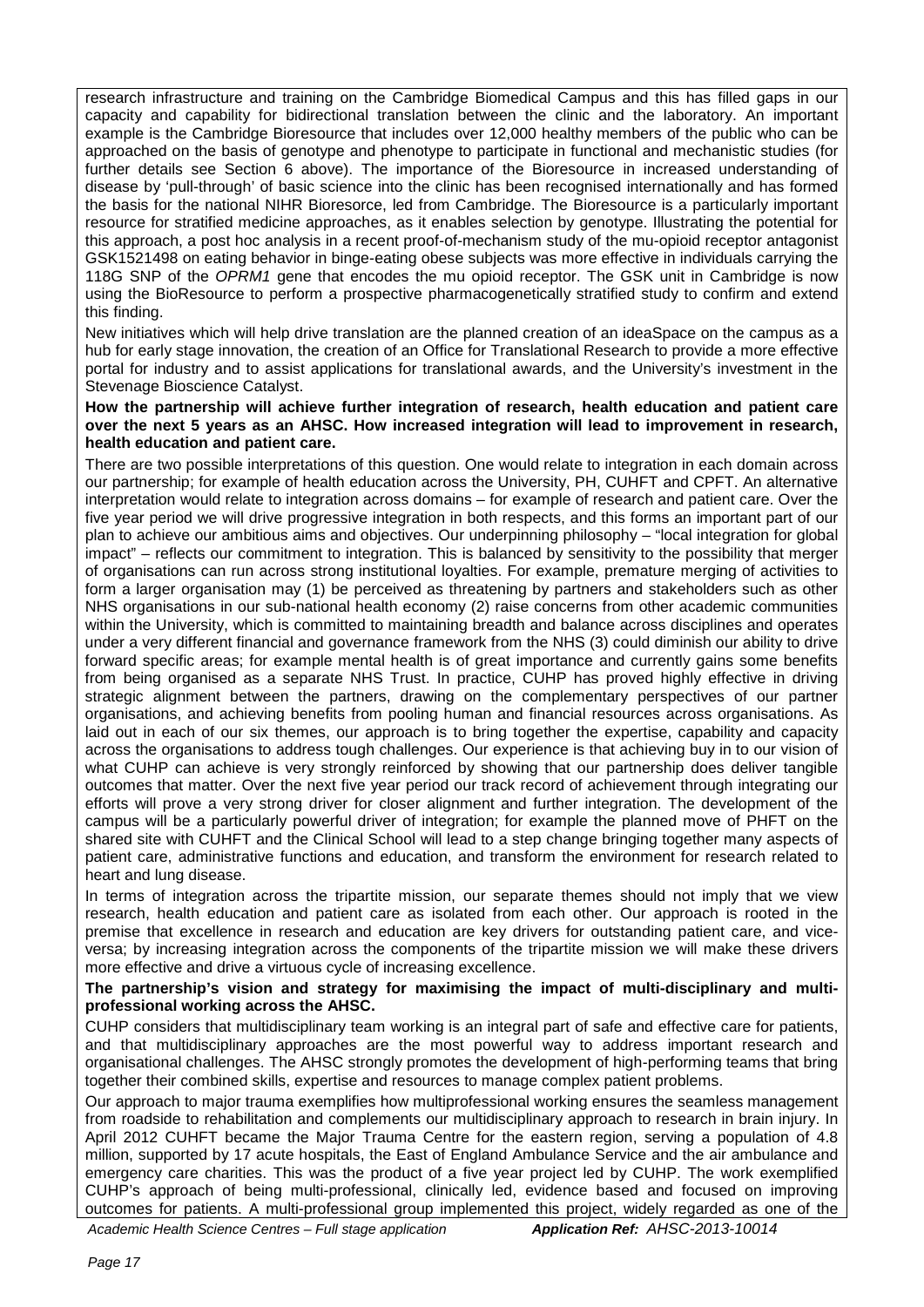leading trauma projects nationally. This work was the subject of a BBC documentary in 2013 and has been shortlisted for a national innovation award. Trauma care requires that all involved are knowledgeable about each step of the patient pathway and how their own role integrates with and supports the previous and following steps. To address this, CUHP is establishing an innovative mutliprofessional and multidisciplinary Trauma Education portfolio for training, which will increase awareness of the multidisciplinary expertise available across the entire pathway, enabling timely and appropriate referrals for patients, and smooth transition of care between services. Complementing the educational and clinical programmes we have a major multidisciplinary Acute Brain Injury (ABI) research program based in the Neurosciences Critical Care Unit and the adjacent Wolfson Brain Imaging Centre which houses two 3T research MR systems and a PET scanner. The research addresses acute and chronic TBI, coma, and the vegetative state. It uses structural and functional imaging approaches to explore regional heterogeneity, and examine the impact in terms of tissue fate and clinical outcome. Conventional physiological measures are combined with microdialysis and brain tissue oxygen monitoring to provide comprehensive clinical bedside monitoring using our innovative software platform (ICM+) which is now being used globally to personalise therapy in patients with intracranial hypertension. Research in the post-acute phase is closely coordinated with a program of inpatient and community neurorehabilitation, and includes an internationally competitive program of research focused on the vegetative state. The framework of clinical care, training, and research infrastructure have resulted in Cambridge being selected as the hub for the NIHR Health Technology Cooperative in Brain Injury, and enabled us to lead large international studies, including a trial of decompressive craniectomy in TBI [\(http://www.rescueicp.com/\)](http://www.rescueicp.com/). Our established program of research in neurotrauma is complemented by a study of regional trauma epidemiology, the Cambridgeshire Trauma Audit Research Project, and a growing research portfolio in musculoskeletal trauma.

#### **Details of the partnership's close working with Health Education East of England (HEEoE) and how this will further the aims of the AHSC.**

CUHP is represented on the Board of HEEoE by Professor Maxwell (Regius Professor of Physic and Executive Director of CUHP) to ensure effective partnership. The Director of Education of CUHP (Dr Gupta) has been extensively involved in the strategic planning and authorisation of HEEoE, with particular input into the skills strategy and leadership strategy. CUHP's member Trusts and the University of Cambridge are represented within the Cambridgeshire & Peterborough Workforce Partnership Group board (one of the four local partnership boards reporting to HEEoE).

CUHP and HEEoE are collaborating extensively on education improvements and delivery through the newly authorised Eastern Academic Health Science Network. The collaboration of HEEoE and CUHP is strengthened by the Postgraduate Dean and Head of Quality of HEEoE (Dr Simon Gregory) being a member of the CUHP Multiprofessional Education Board. Strategic aims of HEEoE include development of values based recruitment and expanding training capacity to meet regional needs, which align closely with CUHP. Working together, we are expanding the Clinical School from 160 per annum to offer places to all the 2014 intake of ~270 pre-clinical students to Cambridge. The Eastern Deanery (the forerunner of HEEoE) formed an extremely effective partnership with Cambridge to develop clinical academic training programmes, one example being the integrated seven year neurology training programme which involves an intercalated PhD for all trainees. Raising the overall quality of postgraduate medical training in the East of England in general, and CUHP hospitals, is a very high shared priority, which we intend to address in part by further expansion of our academic training programmes. HEEoE has recently awarded specific funding to CUHP organisations to develop a regional trauma care education programme and to lead a regional leadership development programme.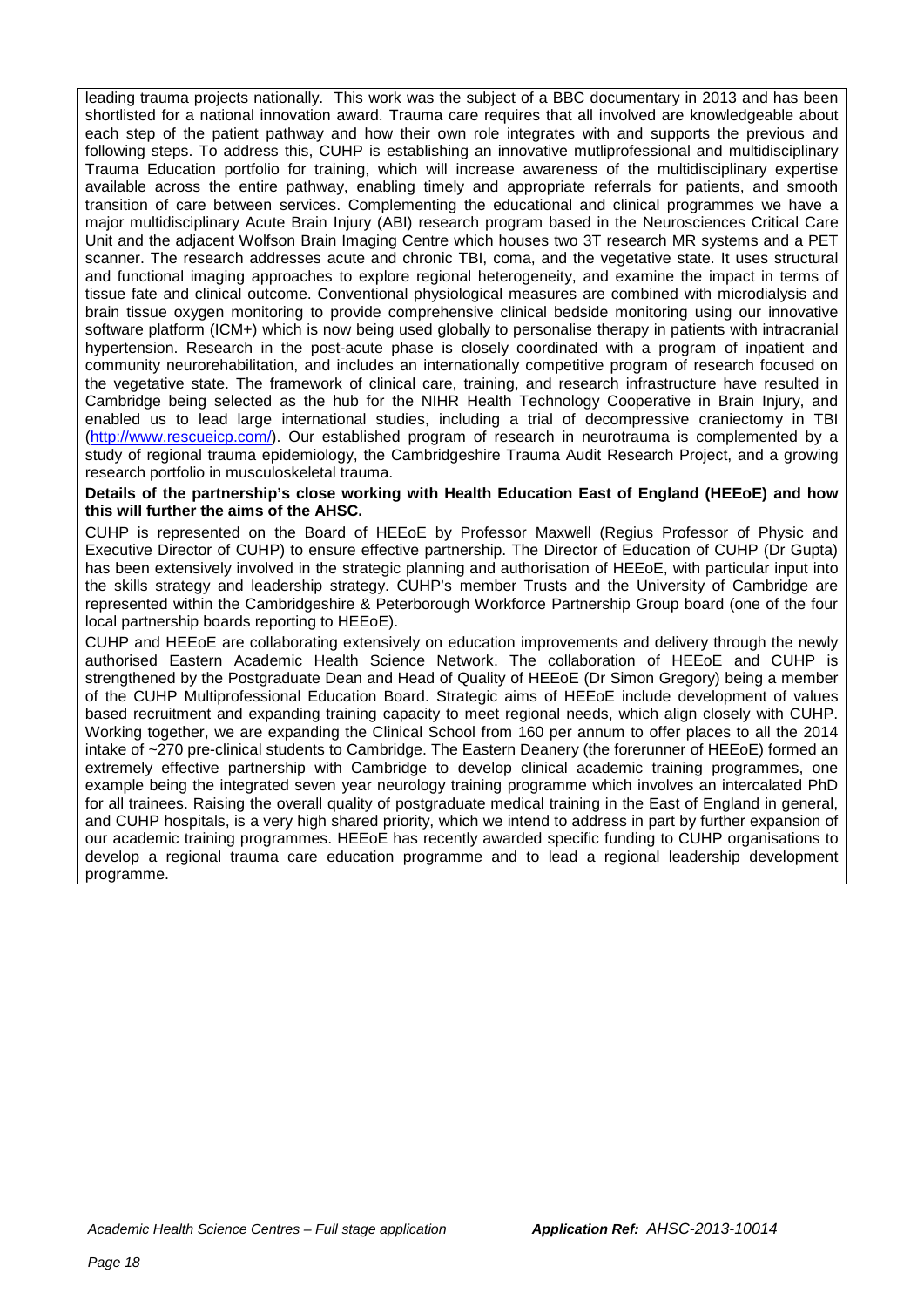### **11. FINANCIAL PERFORMANCE (1 page)**

|          |                                                    |                | <b>Foundation Trust Partners:</b> The three-year plan, submitted by each Trust in May 2013 and accepted by |                |  |
|----------|----------------------------------------------------|----------------|------------------------------------------------------------------------------------------------------------|----------------|--|
|          | Monitor has the following key financial forecasts: |                |                                                                                                            |                |  |
| Year end | $2012/13$ (fm)                                     | $2013/14$ (fm) | $2014/15$ (fm)                                                                                             | $2015/16$ (fm) |  |

| Year end<br>$31st$ March               | 2012/13 (£m) |            | 2013/14 (£m) |             | 2014/15 (£m) |             | 2015/16 (£m) |            |             |             |            |             |
|----------------------------------------|--------------|------------|--------------|-------------|--------------|-------------|--------------|------------|-------------|-------------|------------|-------------|
|                                        | <b>PHFT</b>  | <b>CUH</b> | <b>CPFT</b>  | <b>PHFT</b> | <b>CUH</b>   | <b>CPFT</b> | <b>PHFT</b>  | <b>CUH</b> | <b>CPFT</b> | <b>PHFT</b> | <b>CUH</b> | <b>CPFT</b> |
| <b>EBITDA</b>                          | 12.0         | 32.9       | 7.2          | 12          | 22.5         | 7.6         | 12.0         | 24.6       | 8.1         | 13.0        | 37.0       | 8.5         |
| <b>Surplus</b>                         | 6.0          | 4.1        | 0.9          | 7.0         | (10.2)       | 0.0         | 7.0          | (9.1)      | 0.0         | 8.0         | 2.7        | 0.0         |
| <b>Cash balance</b>                    | 37.0         | 43.2       | 9.7          | 43.0        | 40.5         | 8.7         | 76.0*        | 29.9       | 8.7         | 56.0        | 19.9       | 8.5         |
| <b>Financial</b><br><b>Risk Rating</b> | 4/5          |            |              | 5.          |              |             | 4            |            |             |             |            |             |

*\*Increase in cash balances occurs as the Trust draws down a loan which is subsequently used to pay for the New Papworth build.*

**Papworth Hospital NHS FT (current financial risk rating: 4).** PHFT has delivered robust financial performance. It plans to relocate to a new hospital to the Cambridge Biomedical Campus and continues to generate revenue surpluses in order to create financial headroom to fund the new hospital. The Trust has taken into account anticipated tariff reductions; however the actual changes in tariff are currently part of an annual process which leads to a degree of uncertainty. Achievement of the CIP programme and commissioners' ability to pay also constitute significant risks. The Trust mitigates these risks by holding back contingency reserves, maintaining good relationships with commissioners and through increasing the support to its Service Improvement Programme which drives the delivery of cost improvements.

**Cambridge and Peterborough NHS FT (Current financial risk rating: 3).** CPFT is developing a business case to move all services from its Ida Darwin Hospital to the Fulbourn site allowing residential redevelopment and delivering additional capital. It continues to work in partnership with commissioners and aims to realise annual savings of 5%. The introduction of Payment by Results in the coming years creates a potential opportunity. Achievement of the CIP programme and commissioners' ability to manage risks in the overall healthcare economy represents risk to the Trust. It mitigates these risks by holding back contingency reserves, maintaining good relationships with commissioners and increasing the support to its various transformation programs.

**Cambridge University Hospitals NHS FT (Current financial risk rating: 3).** CUHFT has robust plans to achieve a sustainable financial future. The Trust aims to resolve the underlying deficit so that the Trust is in a position to achieve an annual financial surplus without reliance on non-recurrent sources. The cost of the Trust's eHospital project, which will facilitate significant financial and operational efficiencies, means that the Trust will likely not achieve this goal for the next three years. The Trust plans to maintain a Financial Risk Rating of 3 throughout the 10 year timeframe.

| Year ended 31 July:                                     | Actual 2012<br>f(m) | Forecast 2013<br>(fm) | Forecast 2014<br>(fm) | Forecast 2015<br>(fm) | Forecast 2016<br>(fm) |
|---------------------------------------------------------|---------------------|-----------------------|-----------------------|-----------------------|-----------------------|
| Total income                                            | 1,322.1             | 1,429.0               | 1,492.6               | 1,555.4               | 1,666.5               |
| Total expenditure                                       | 1317.5              | 1434.4                | 1522.3                | 1578.2                | 1643.1                |
| Surplus / (deficit) before<br>transfers from endowments | 3.9                 | 0.7                   | (29.6)                | (22.8)                | 23.4                  |
| Surplus on reserves                                     | 47.9                | 50.4                  | 24.1                  | 29.3                  | 76.2                  |
| Net assets at 31 July                                   | 2,640.9             | 2,969.9               | 3,116.5               | 3,242.0               | 3,403.3               |
| Net current assets at 31 July                           | 111.1               | 491.1                 | 384.8                 | 258.9                 | 270.4                 |
| <b>Total Funds</b>                                      | 2640.9              | 2969.9                | 3116.5                | 3242                  | 3403.3                |

**University of Cambridge** The University's financial forecasts submitted to HEFCE were:

The University plans to diversify its income streams and replace reducing government sources. In 2012 it issued £350m of bonds for redemption in October 2052, listed on the London Stock Exchange. In preparation for the issue the University sought a rating from Moody's, which assigned an Aaa (stable) rating. The principal risks to the University are its long-term ability to maintain and develop its research funding, to attract the best staff and students, and to maintain and renew its physical facilities and a number of measures are in place to address these risks, as follows. A tight planning envelope was set in the 2010 planning round: -2% cash for 11/12 and +1% for 12/13 and subsequent years. Schools and Institutions have cut back budgets, built substantial reserves and contingency funds are being retained to assist with unexpected additional costs. Finally, changes to the Universities Superannuation Scheme have been implemented, and the University is in the final stages of implementing changes to the Cambridge University Assistants Contributory Pension Scheme.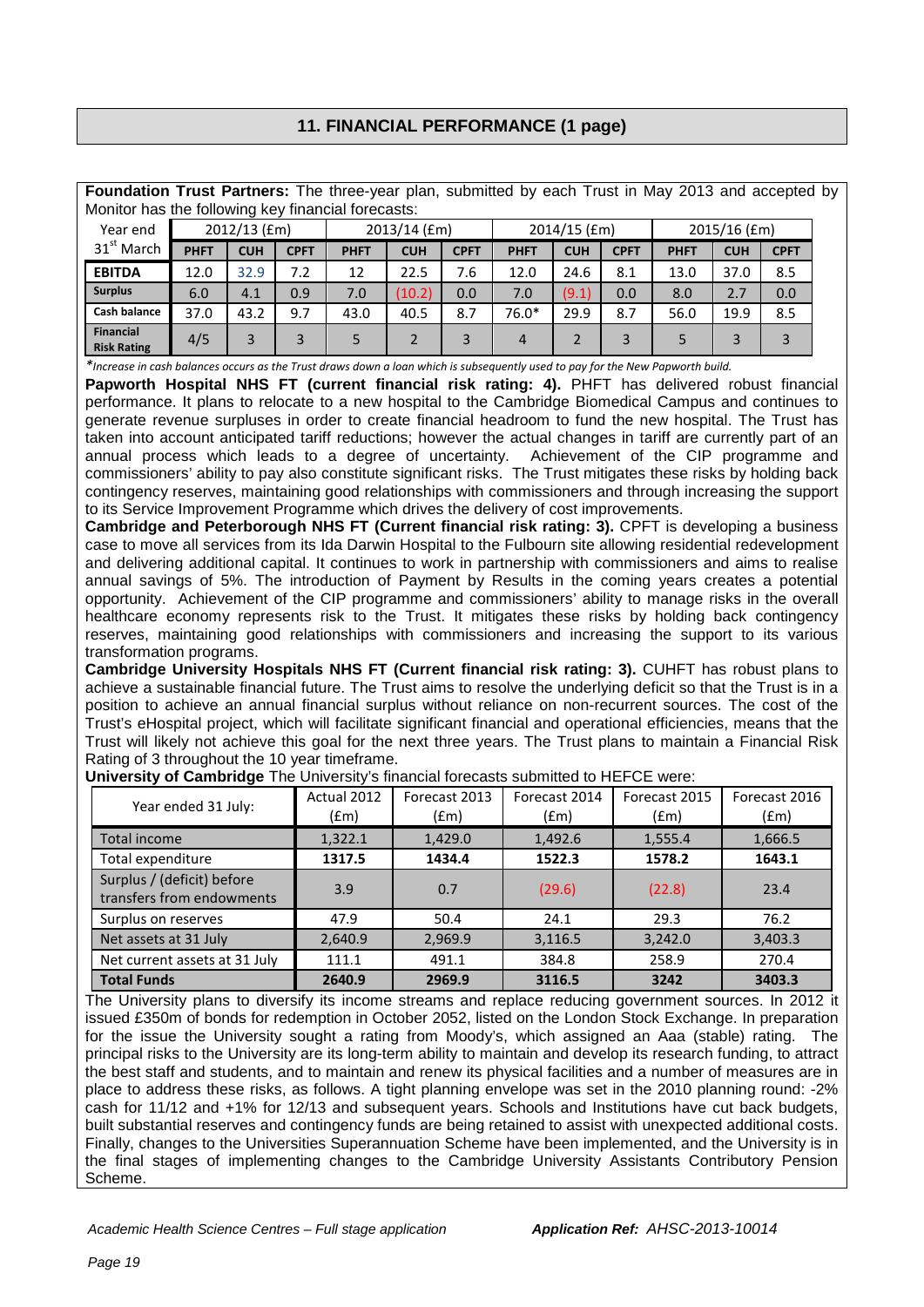### **12. ADDITIONAL COMMENTS (1 page)**

#### **Feedback on adverse Monitor ratings.**

**Cambridge University Hospitals NHS Foundation Trust**: CUHFT was awarded 'NHS Trust of the Year, 2012' by Dr Foster Intelligence (DFI) on the basis of their independent assessment of NHS hospitals using a broad array of clinical outcome measures. These included Hospital Standardised Mortality Ratio (HMSR) and Summary Hospital Mortality Index (SHMI), death following low risk procedure and death following surgery. The independent analysis shows that more patients are surviving than would be expected, and that they are less likely to be readmitted to hospital. The metrics used include 13 parameters relating to operating efficiency including senior staffing at weekends, use of day surgery and cancelled operations. DFI particularly noted that CUHFT had scored well on its efficiency index, had lower than expected rates on both mortality indicators used and had no concerns in relation to the clinical outcomes assessed. This accolade demonstrates that against a range of nationally benchmarked outcome measures CUHFT's care of our patients is exemplary. However, in November 2012, at the same time as the prestigious DFI award, Monitor found CUHFT to be in significant breach of its terms of authorisation due to failure to meet targets including waiting times for cancer treatment and A&E performance. These concerns, combined with concern over financial stability and the occurrence of eight patient safety incidents ('never' events) between September 2011 and August 2012 gave rise to concern that the Board had not dealt adequately with the range of issues that the Trust faced. CUHFT's response to these concerns was rapid, thorough and multi-faceted, demonstrating our strong commitment to improving our organisation's delivery of healthcare.

The Board immediately commissioned a Board governance and effectiveness review, and has already implemented its recommendations. Since November 2012 a new CEO, Dr Keith McNeil, has been appointed, and the executive membership of the board streamlined, including a new standalone Chief Operating Officer role and a single designated lead at board level for clinical quality in the Medical Director. These changes ensure that providing high quality, safe and compassionate care is a key focus of all staff, and that the governance and leadership within the organisation is effective in ensuring that this is the case. An independent report into the cluster of Never Events at CUHFT in November 2012 found that the organisation has a very proactive safety culture involving excellent reporting of patient safety events. It concluded that "It is our belief, from both qualitative and quantitative information, that CUHFT is a safe hospital with a very good safety culture". There have been no further Never Events in the 12 months since August 2012. Since Monitor raised concerns, CUHFT performance against waiting times targets has improved substantially. CUHFT achieved monthly compliance with the cancer 62 day target in January 2013, ahead of our planned recovery, and have consistently maintained this since. Monthly compliance with the 18 weeks referral to treatment target was achieved in February 2013 as planned, and has been sustained since. In the context of widelyreported national difficulties for the majority of Trusts in meeting the A&E 4hrs waiting targets, CUHFT maintained monthly compliance from August 2012 to February 2013, and from May 2013 onwards. In quarter 1 of 2013-14 we achieved quarterly compliance with all three Monitor healthcare performance targets. In light of this significant progress and assurance that the changes instigated are bringing about demonstrable improvements in patient care as measured by the absence of Never Events and achievement of access targets, Monitor decided in June 2013 to reduce the frequency progress review meetings from monthly to quarterly.

**Cambridgeshire and Peterborough NHS Foundation Trust (CPFT):** In March 2012, Monitor informed CPFT that it was in significant breach of the terms of its authorisation based on concern over effective leadership and governance. The decision was triggered by the failure of CPFT to address Care Quality Commission concerns with sufficient alacrity. Following a programme of radical change within the Trust, it was announced in March 2013 that CPFT was out of significant breach (with both Monitor and CQC) in record time. Since the announcement the Trust has had very good CQC reports following recent visits and very good national patient survey results.